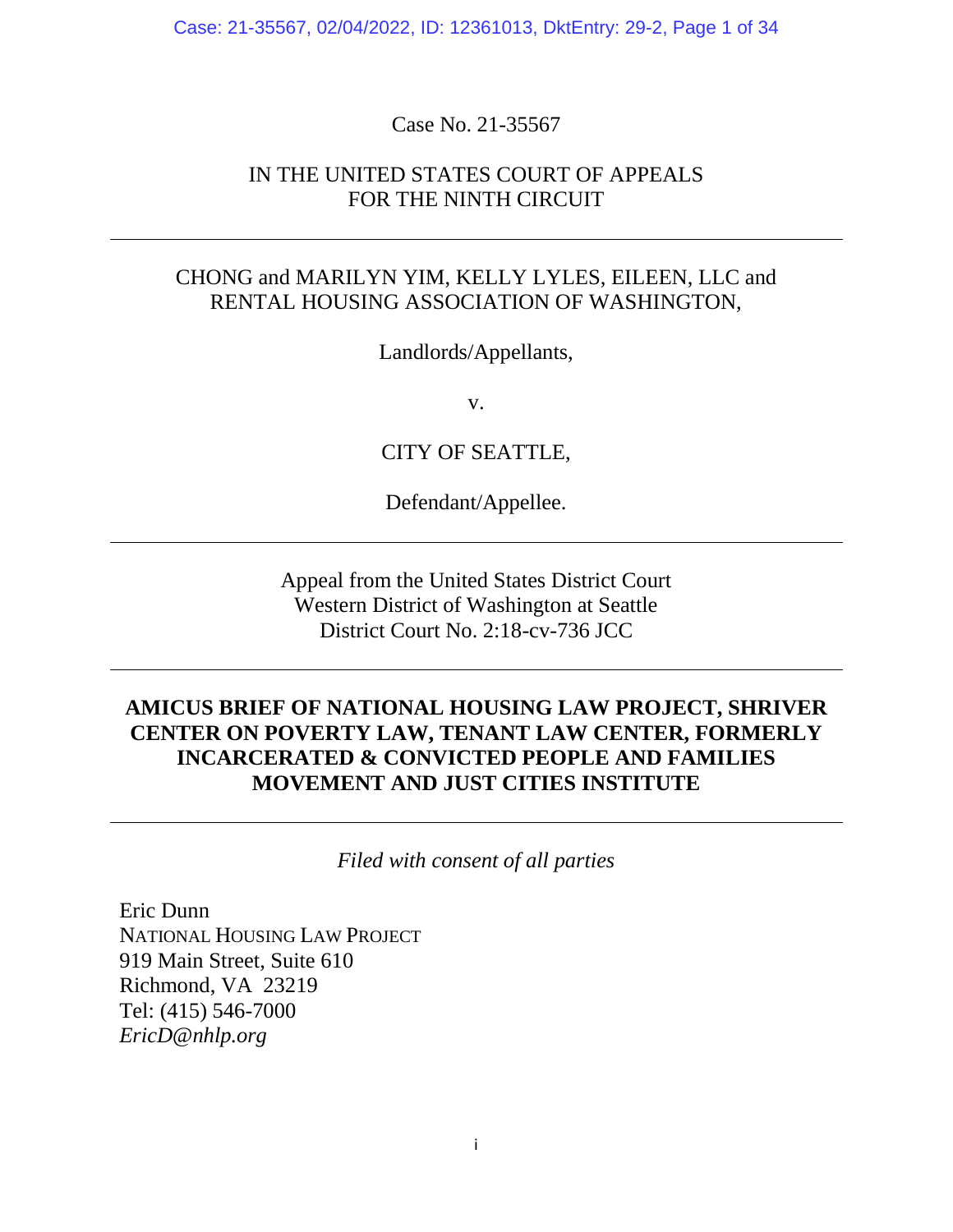## **RULE 26.1 DISCLOSURE STATEMENT**

The National Housing Law Project, Shriver Center On Poverty Law, Tenant Law Center, Formerly Incarcerated & Convicted People And Families Movement, and Just Cities Institute are nonprofit organizations. None has any parent corporation nor any stock; there is no publicly held corporation that owns 10% or more of its stock.

### **TABLE OF CONTENTS**

|                                                                                                                                                                                                                                                 | 11           |
|-------------------------------------------------------------------------------------------------------------------------------------------------------------------------------------------------------------------------------------------------|--------------|
|                                                                                                                                                                                                                                                 | ii           |
|                                                                                                                                                                                                                                                 | iii          |
|                                                                                                                                                                                                                                                 | $\mathbf{1}$ |
|                                                                                                                                                                                                                                                 | 5            |
| A. Criminal records screening in rental admissions furthers the<br>racist purposes of mass incarceration and undermines public<br>policies in reducing homelessness and ending racial<br>segregation, all without making communities any safer. | 5            |
| B. Coping with the problems mass incarceration has caused<br>requires facilitating reentry and lessening the collateral                                                                                                                         | 9            |
| C. Other states and cities have similarly undertaken efforts to<br>increase housing access for people with criminal records.                                                                                                                    | 13           |
| D. Empirical evidence does not support the use of criminal history                                                                                                                                                                              | 18           |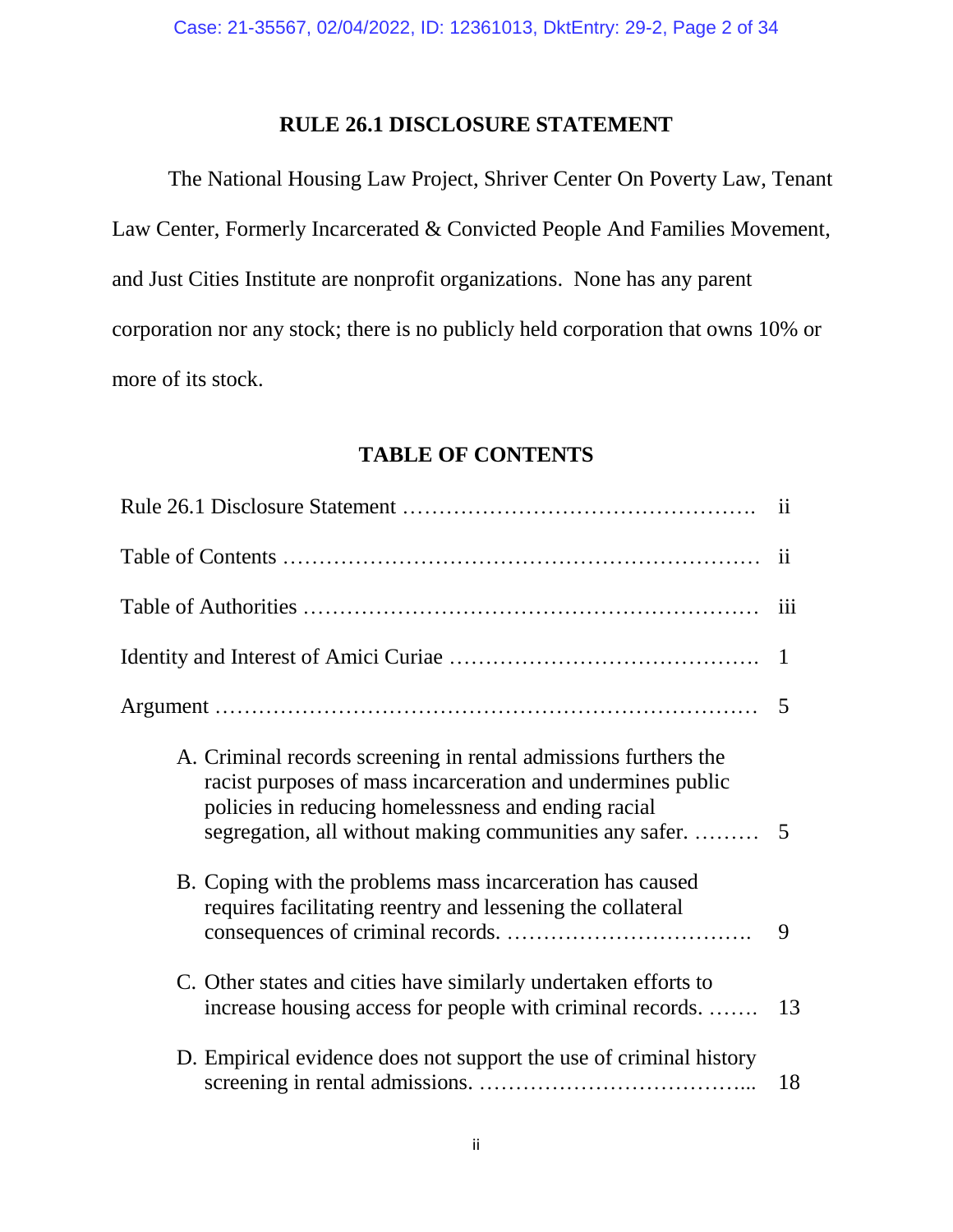| E. Conditioning rental market participation on nondiscrimination<br>against tenants with criminal records is an appropriate |  |
|-----------------------------------------------------------------------------------------------------------------------------|--|
|                                                                                                                             |  |
|                                                                                                                             |  |
|                                                                                                                             |  |

## **TABLE OF AUTHORITIES**

## **Judicial Opinions**

| Connecticut Fair Hous. Ctr. v. CoreLogic Rental Prop. Sols., LLC, | 13 |
|-------------------------------------------------------------------|----|
| Fortune Society v. Sandcastle Towers Hous. Dev. Fund Corp.,       | 13 |
| Greater Philadelphia Chamber of Com. v. City of Philadelphia,     | 18 |
| <b>Statutes &amp; Ordinances</b>                                  |    |
| Ann Arbor Code (Michigan)                                         |    |
|                                                                   | 16 |
|                                                                   | 16 |
| Berkeley Municipal Code (California)                              |    |
|                                                                   | 16 |
| Champaign Municipal Code (Illinois)                               |    |
|                                                                   | 16 |
|                                                                   | 16 |
|                                                                   | 16 |
| Cook County Code (Illinois)                                       |    |
|                                                                   | 16 |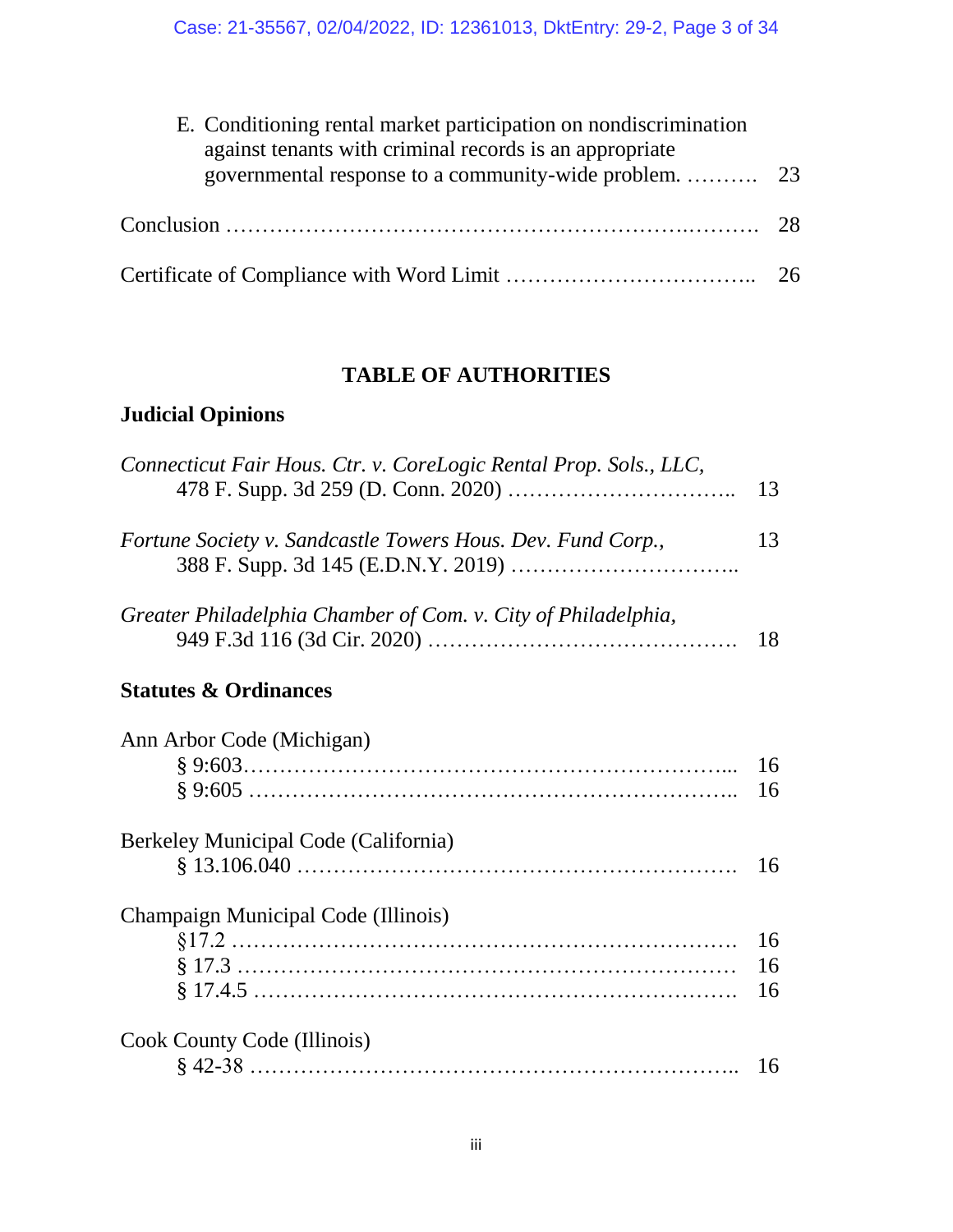| District of Columbia Code                             | 16              |
|-------------------------------------------------------|-----------------|
| Illinois Compiled Statutes                            | 14<br>14        |
| Minneapolis Code (Minnesota)                          | 16              |
| Newark (New Jersey)                                   | 16              |
| <b>New Jersey Statutes</b>                            | 17              |
| Oakland Municipal Code (California)                   | 16              |
| <b>Oregon Revised Statutes</b><br>$§ 90.303(2) \dots$ | $13 - 14$<br>13 |
| Revised Code of Washington                            | 27<br>27        |
| Richmond Municipal Code (California)                  | 16              |
| San Francisco Police Code (California)                | 16              |
| Urbana Code of Ordinances (Illinois)                  | 16<br>16        |
| Ypsilanti City Code (Michigan)                        | 16<br>16        |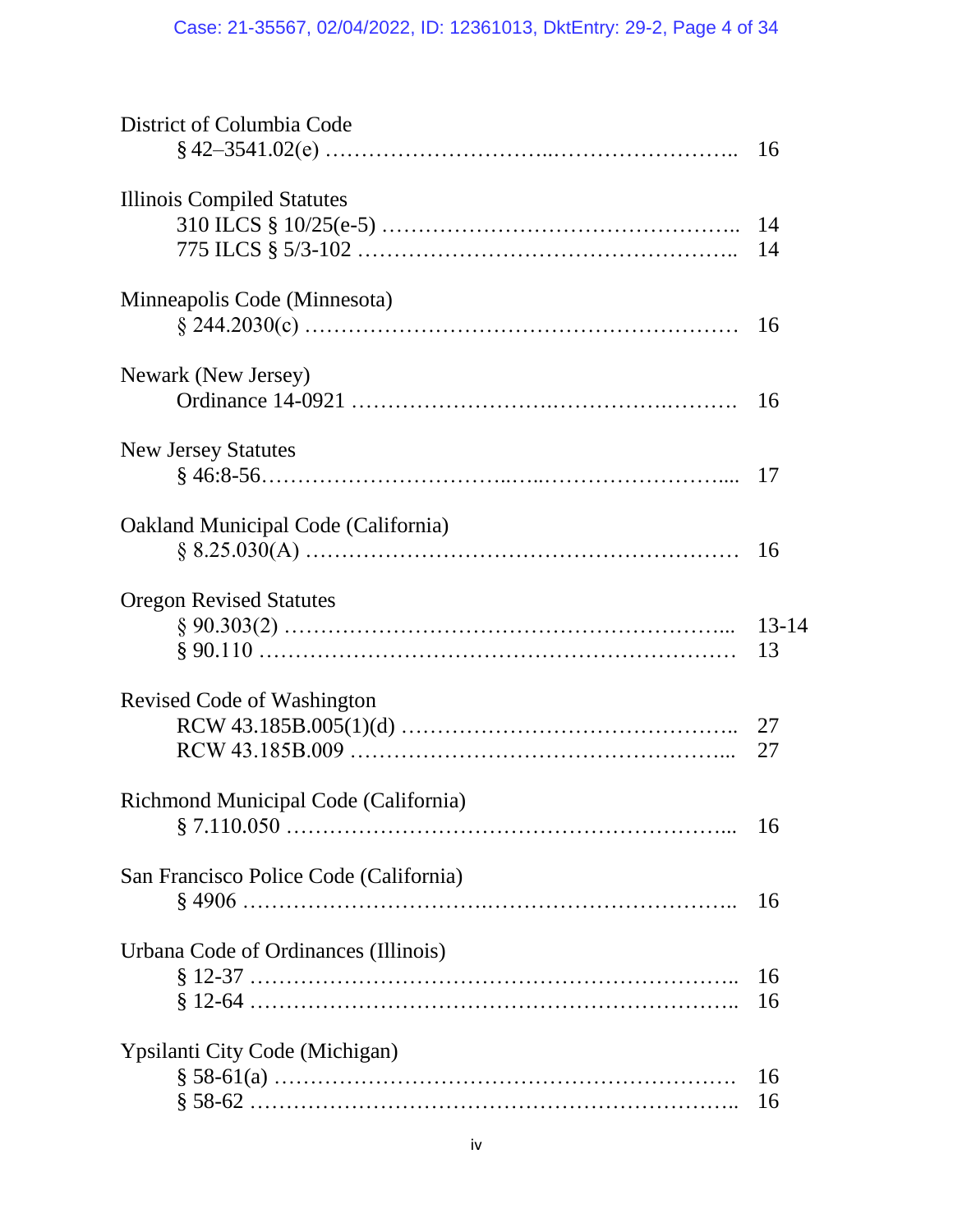# **Regulations**

| Georgia Department of Community Affairs                         |           |
|-----------------------------------------------------------------|-----------|
|                                                                 |           |
| Pennsylvania Housing Finance Agency                             |           |
|                                                                 |           |
| U.S. Department of Housing & Urban Development                  |           |
|                                                                 | 18        |
|                                                                 | 10        |
| <b>Other Regulatory &amp; Administrative Materials</b>          |           |
| Louisiana Housing Corporation                                   |           |
| Memorandum on Fair Housing and Tenant Selection with            |           |
| Regard to Criminal Record Screening (July 14, 2021)             | 15        |
| New York State Office of Homes and Community Renewal            |           |
| <b>Management Memorandum- Access to Reduce Housing Barriers</b> |           |
| for New Yorkers with Criminal Convictions (April 20, 2016)      | $14 - 15$ |
| <b>Ohio Housing Finance Agency</b>                              |           |
|                                                                 |           |
| U.S. Department of Housing & Urban Development                  |           |
| Letter from Shaun Donovan, Secretary, to PHA Executive          |           |
|                                                                 | $9-10$    |
| Letter from Shaun Donovan, Secretary and Carol Galante,         |           |
| Acting Asst. Sec. for Housing – Fed. Housing Cmmr., to          |           |
|                                                                 | 10        |
| Public & Indian Housing Notice 15-19, Guidance for Public       |           |
| Housing Agencies and Owners of Federally Assisted Housing       |           |
| on Excluding the Use of Arrest Records in Housing Decisions     |           |
|                                                                 | 11        |
|                                                                 |           |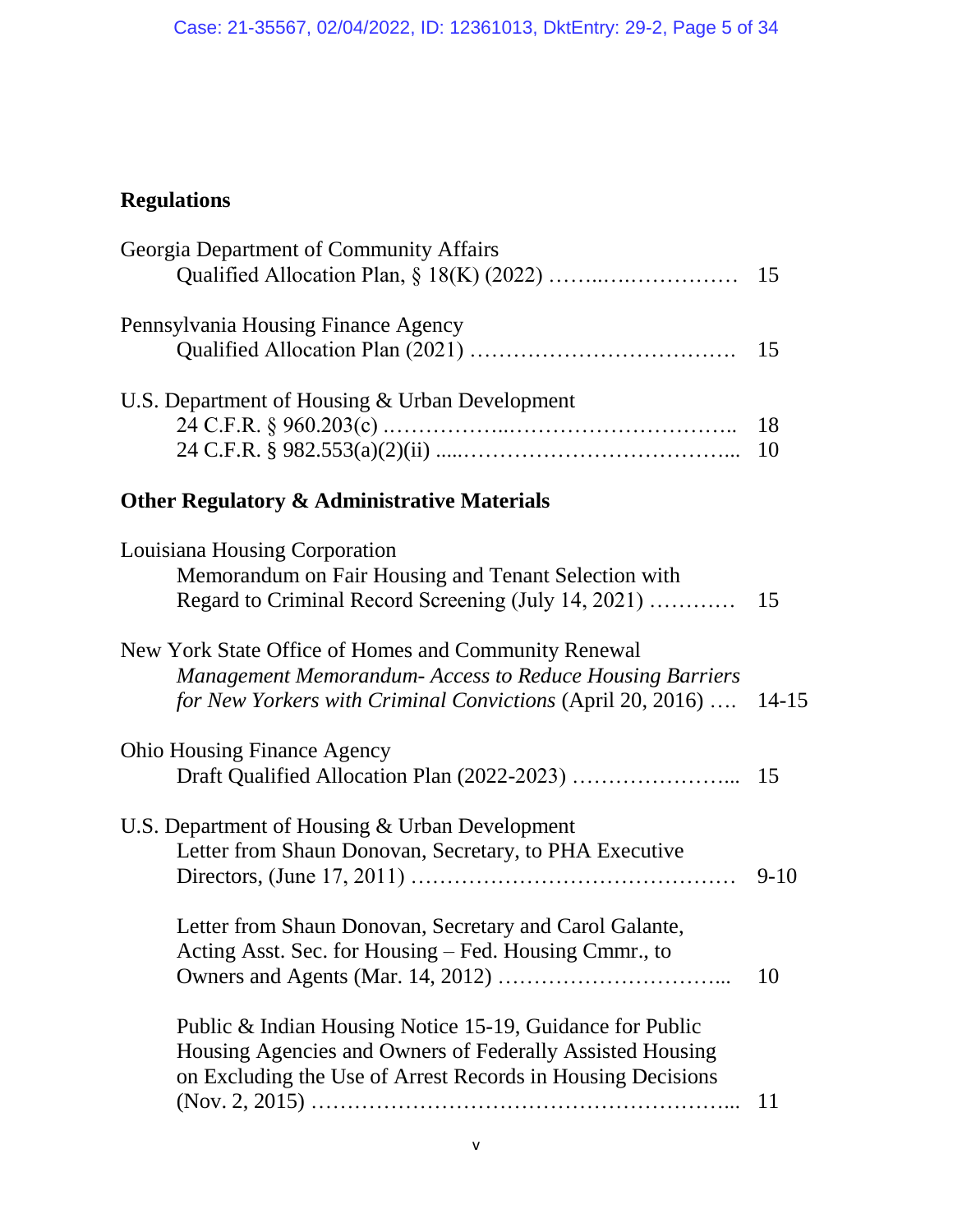| Office of General Counsel Guidance on Application of Fair<br>Housing Act Standards to the Use of Criminal Records by<br>Providers of Housing and Real Estate-Related Transactions       |            |
|-----------------------------------------------------------------------------------------------------------------------------------------------------------------------------------------|------------|
|                                                                                                                                                                                         | $6, 11-13$ |
|                                                                                                                                                                                         | 19         |
| Public & Indian Housing Notice 2021-15 (HA), Emergency                                                                                                                                  |            |
| Housing Vouchers – Operating Requirements (May 5, 2021)                                                                                                                                 | -11        |
| Letter from HUD Secretary Marcia L. Fudge to PHAs, CoCs<br>Multifamily Owners, and HUD Grantees (June 23, 2021)                                                                         | 10         |
| U.S. Department of Justice                                                                                                                                                              |            |
| United States of America's Statement of Interest in <i>Fortune</i><br>Society Inc. v. Sandcastle Towers Housing Dev. Fund Corp.,<br>Case No. 1:14-cv-06410-VMS (E.D.N.Y. Oct. 18, 2016) | -12        |
|                                                                                                                                                                                         |            |

## **Law Journal Articles**

| Norton, Helen L., "Discrimination, the Speech That Enables It, and the<br>First Amendment," 2020 U.Chi. Legal Forum 209 (Jan. 13, 2021)  17-18 |  |
|------------------------------------------------------------------------------------------------------------------------------------------------|--|
| Schneider, Valerie, "The Prison to Homelessness Pipeline: Criminal                                                                             |  |
| Records Checks, Race, and Disparate Impact," 93 Indiana L. J. 421                                                                              |  |
|                                                                                                                                                |  |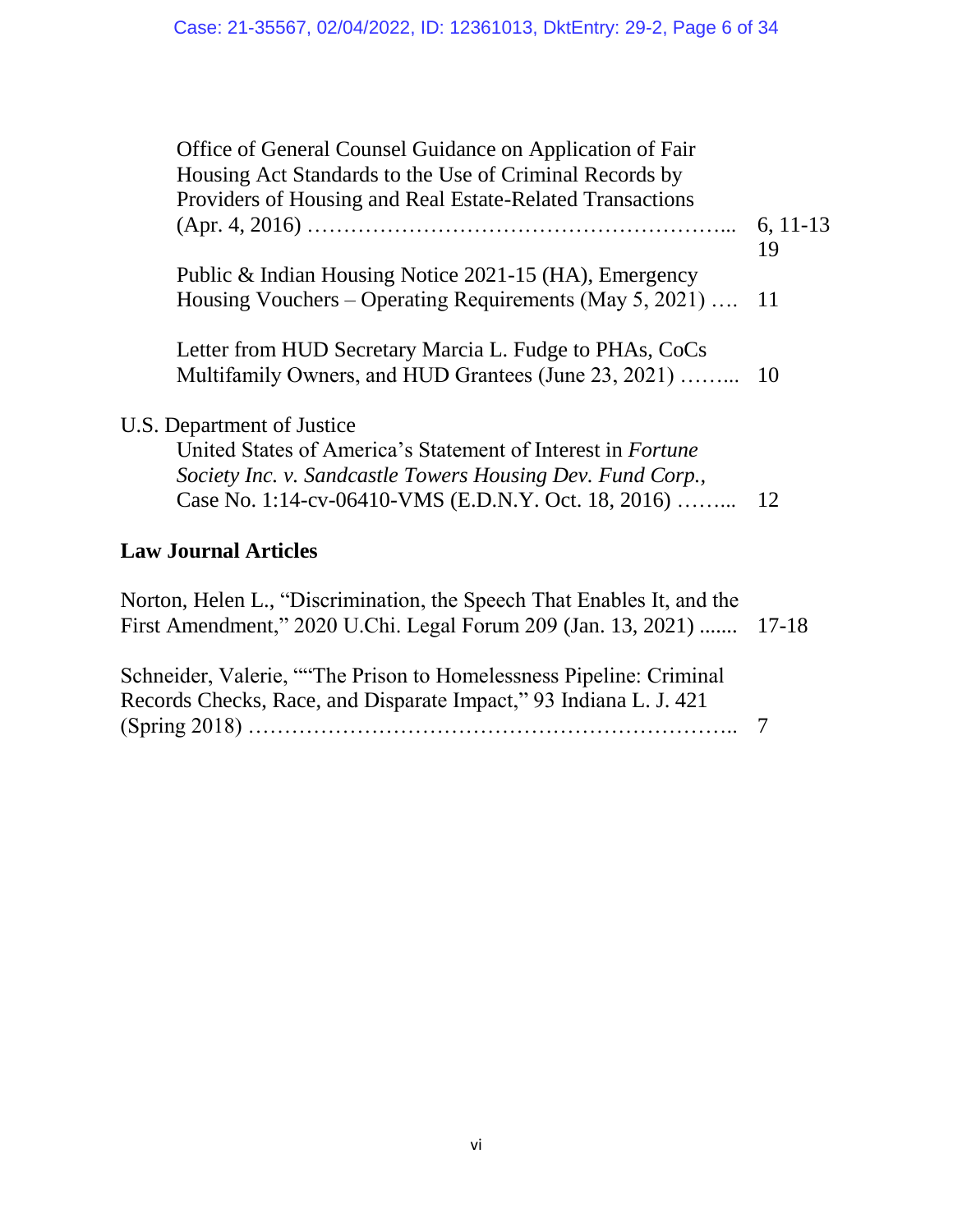### **IDENTITY AND INTEREST OF AMICI CURIAE**

The National Housing Law Project (NHLP) is a nonprofit organization that works to increase housing opportunities for underserved communities, and to preserve and expand the nation's supply of safe and affordable homes. NHLP pursues these goals primarily through technical assistance and support to legal aid attorneys and other housing advocates. For over 40 years NHLP has coordinated the Housing Justice Network, a national group of more than 1,600 legal aid and other housing advocates who share information and collaborate on significant housing issues. Since 1981 NHLP has published *HUD Housing Programs: Tenants' Rights;* commonly known as the "Greenbook," it is seminal authority on the rights of HUD tenants and program participants.

With restrictive criminal history screening policies often shutting people with criminal records out of housing opportunities, NHLP launched its Reentry Initiative to increase access to affordable housing for people who have had contact with the criminal legal system. NHLP offers training to legal services attorneys and other housing advocates on reentry issues, engages in federal policy advocacy aimed at increasing housing opportunities for people with criminal records, and partners with housing and reentry agencies advocating for change on a local level. NHLP has created two publications for advocates and organizers working on reentry issues. NHLP also advocates for rental housing owners to adopt more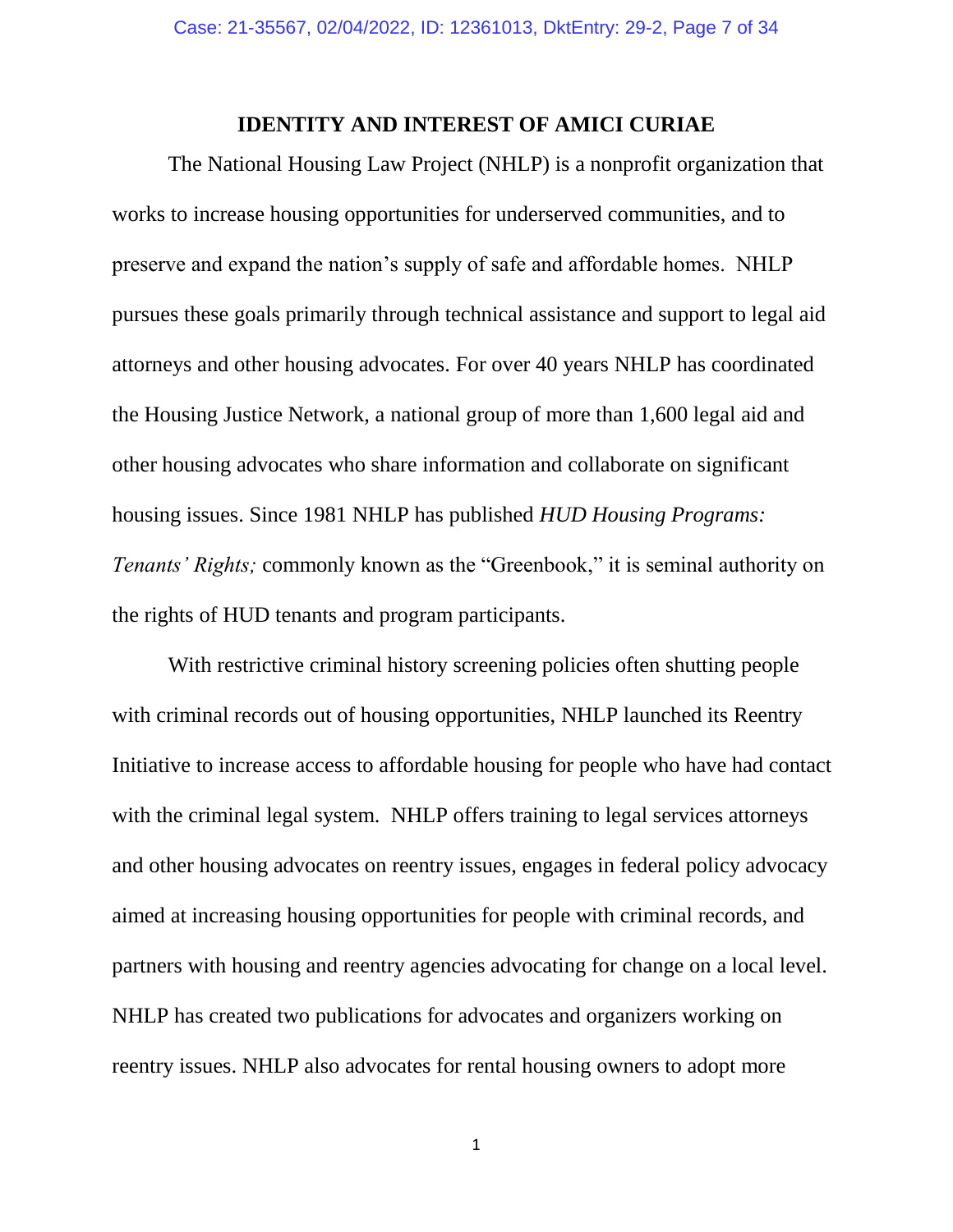#### Case: 21-35567, 02/04/2022, ID: 12361013, DktEntry: 29-2, Page 8 of 34

flexible admission policies, to set aside affordable housing units for individuals returning to the community, and for the adoption of broad fair chance policies at the state and local level.

The Shriver Center on Poverty Law is a Chicago-based non-profit working toward economic and racial justice. Over the past 50 years, the organization has secured hundreds of law and policy victories with and for people experiencing economic instability in Illinois and across the country. As a central focus of its housing equity and racial justice work, the Shriver Center works closely with advocates and directly impacted communities to enhance housing access for those with criminal records. For example, the Shriver Center leads the Partnership for Just Housing, a national forum of organizations which operate at the nexus of housing and criminal justice. The Shriver Center also helps lead the Federal Housing Justice Working Group and Reentry and Housing Working Group, which, together, advocate for federal policy changes to protect housing access for those with records. More locally, the Shriver Center has been instrumental in passage and enforcement of the Cook County Just Housing Amendment, which limits the discretion of housing providers to exclude tenant applicants based upon their criminal records. Each of these coalitions the Shriver Center works with draws its membership, in part, from directly-impacted individuals, whose voices and experiences are particularly prioritized.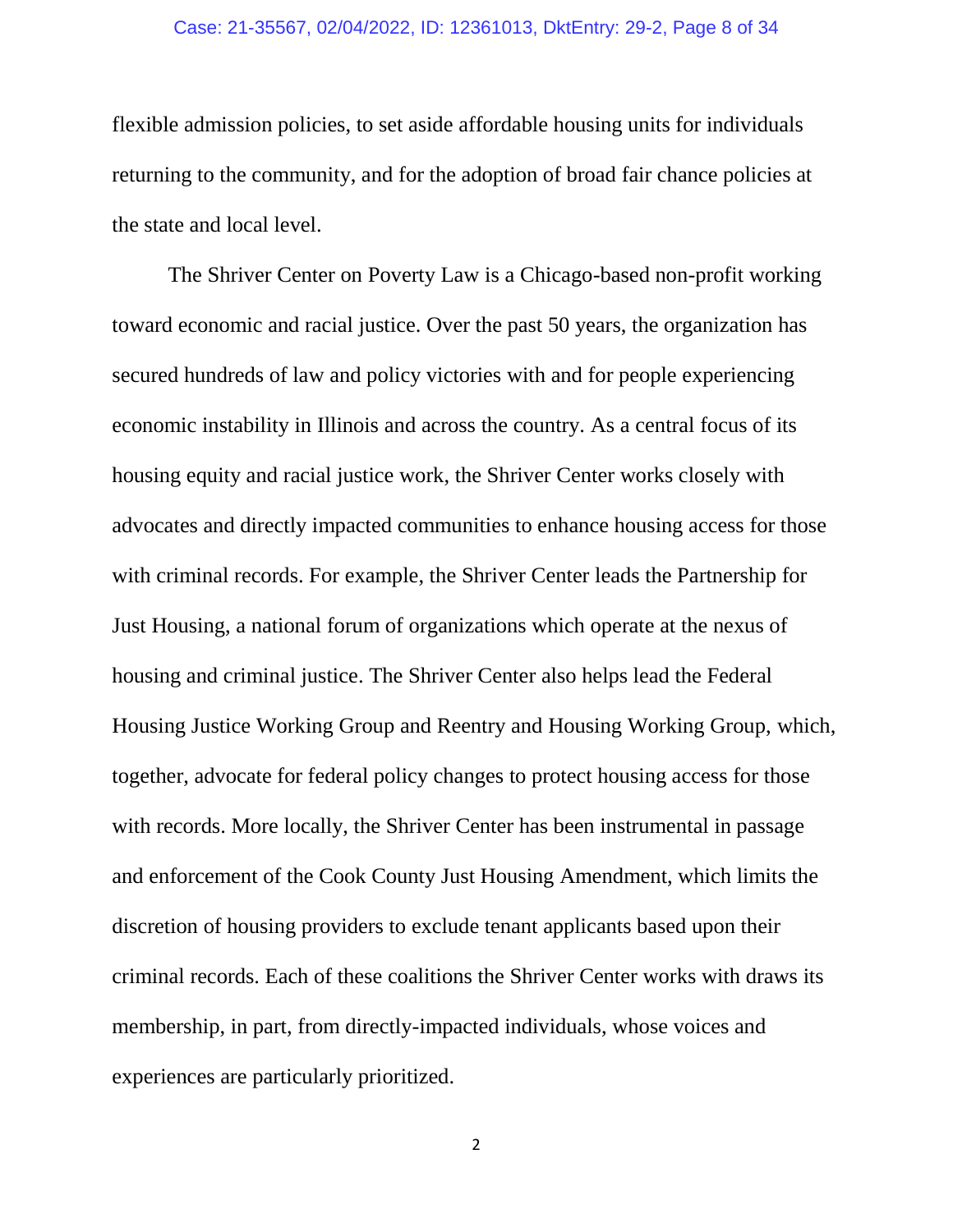The Tenant Law Center (TLC) is a program of the Catholic Community Services. TLC has over 28 years of demonstrated success through meaningful, measurable performance outcomes, to help 89 percent of clients secure and stay housed. TLC provides holistic legal services using a race and social equity lens, to provide legal advocacy that often requires intentional coordination with social, mental and behavioral health services to help renters address a myriad of housing issues. TLC knows that renters impacted by the criminal justice system are locked out of housing. Renters across the state of Washington are asking legislators to adopt these policies to equally protect all renters with criminal histories so they can secure safe, affordable housing. Moreover, families need to be able to welcome home members of their family, released from incarceration, without the fear of eviction. TLC seeks improved tenant protections for renters with criminal records screening in rental admissions. The current plight for most criminally impacted renters places a scarlet letter on their chest and it only furthers the racist purposes of mass incarceration. Housing for people formerly incarcerated, should not be forced to live unhoused simply because they have been released from prison. This policy reduces homelessness and is an action towards ending racial and economic segregation.

Established in 2011, the Formerly Incarcerated & Convicted People and Families Movement (FICPFM) is a network of over 50 civil and human rights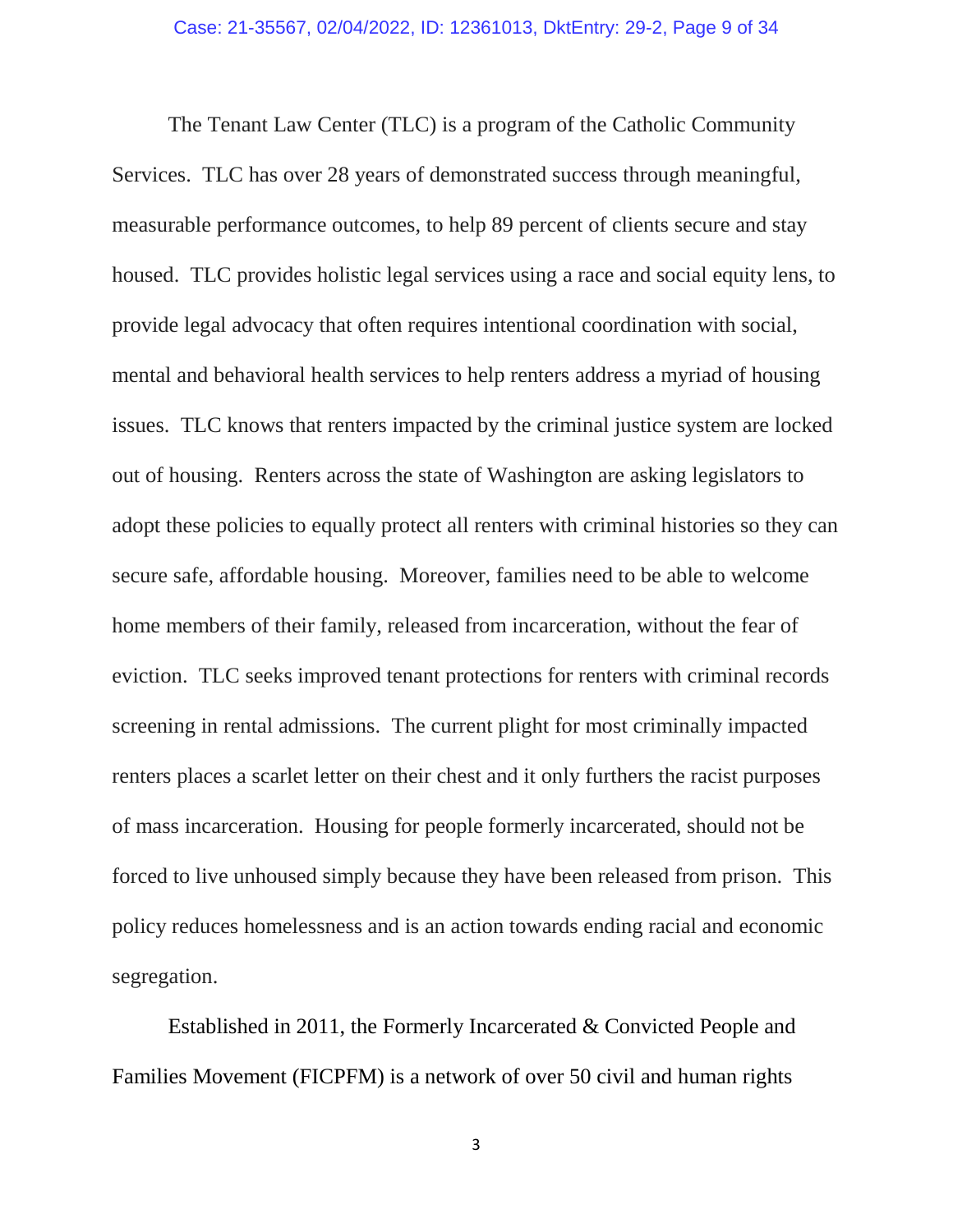organizations led by policy experts, subject matter experts, organizers, thoughtleaders, artists, healers and attorneys who also have conviction histories or are family members who are closely involved with people living with conviction histories. Each of the individual non-profit organizations is led by formerly incarcerated people, as are each of the national steering committee members. Access to fair and affordable housing is critical to FICPFM's members and core to its mission.

The Just Cities Institute is a non-profit focused on incorporating community power and love into the world of policy advocacy. Specifically, the Just Cities Institute has worked in conjunction with formerly incarcerated people to pass Fair Chance Housing legislation in Berkeley and Oakland to give community members a fair shot at obtaining housing. The Just Cities Institute is currently in the process of coordinating with more community groups to bring Fair Chance Housing legislation online in many more jurisdictions.

No party or party's counsel authored this brief in whole or in part. No party or party's counsel contributed money that was intended to fund the preparation or submission of this brief. No person or entity other than Amici, their staff, and their counsel contributed money that was intended to fund the preparation or submission of this brief.

All parties have consented to the filing of this amicus brief.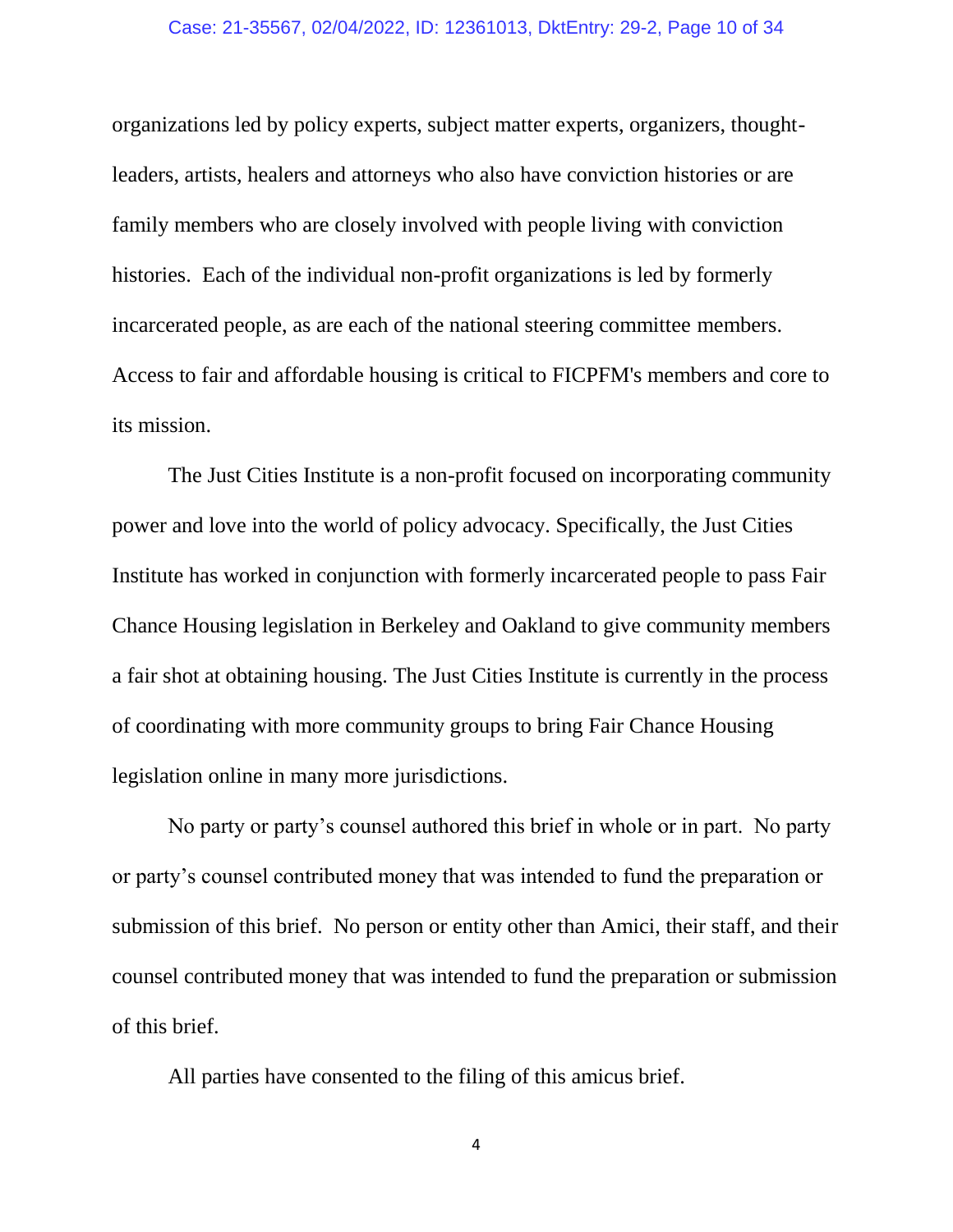## **ARGUMENT**

A. Criminal records screening in rental admissions furthers the racist purposes of mass incarceration and undermines public policies in reducing homelessness and ending racial segregation, all without making communities any safer.

Over-policing in communities of color and a deeply racist criminal legal system have led to disproportionate rates of incarceration for Black, Latinx, and Indigenous peoples.<sup>1</sup> A significant portion of this disparity is attributable to the "War on Drugs," crimes, for which Black people are about 6.5 times more likely to face incarceration for drug crimes despite committing drug offenses at similar rates as whites. 2 The mass incarceration policy accelerated in the 1990s with aggressive federal efforts, including strict sentencing laws, and made the U.S. prison

<sup>&</sup>lt;sup>1</sup> The incarceration rate is 5 times higher for Black and 1.3 times higher for Latinx people compared with whites. The incarceration rate for Native Americans, though subject to data limitations, was 38 percent higher in 2010 than the national rate. *See* Ashley Nellis, "The Color of Justice: Racial and Ethnic Disparity in State Prisons," The Sentencing Project (Oct. 13, 2021),

[https://www.sentencingproject.org/publications/color-of-justice-racial-and-ethnic](https://www.sentencingproject.org/publications/color-of-justice-racial-and-ethnic-disparity-in-state-prisons/)[disparity-in-state-prisons/](https://www.sentencingproject.org/publications/color-of-justice-racial-and-ethnic-disparity-in-state-prisons/)

<sup>2</sup> *See* Brookings Institution, "Rates of Drug Use and Sales, by Race; Rates of Drug Related Criminal Justice Measures, by Race" (Oct. 21, 2016), [https://www.hamiltonproject.org/charts/rates\\_of\\_drug\\_use\\_and\\_sales\\_by\\_race\\_rat](https://www.hamiltonproject.org/charts/rates_of_drug_use_and_sales_by_race_rates_of_drug_related_criminal_justice) [es\\_of\\_drug\\_related\\_criminal\\_justice](https://www.hamiltonproject.org/charts/rates_of_drug_use_and_sales_by_race_rates_of_drug_related_criminal_justice)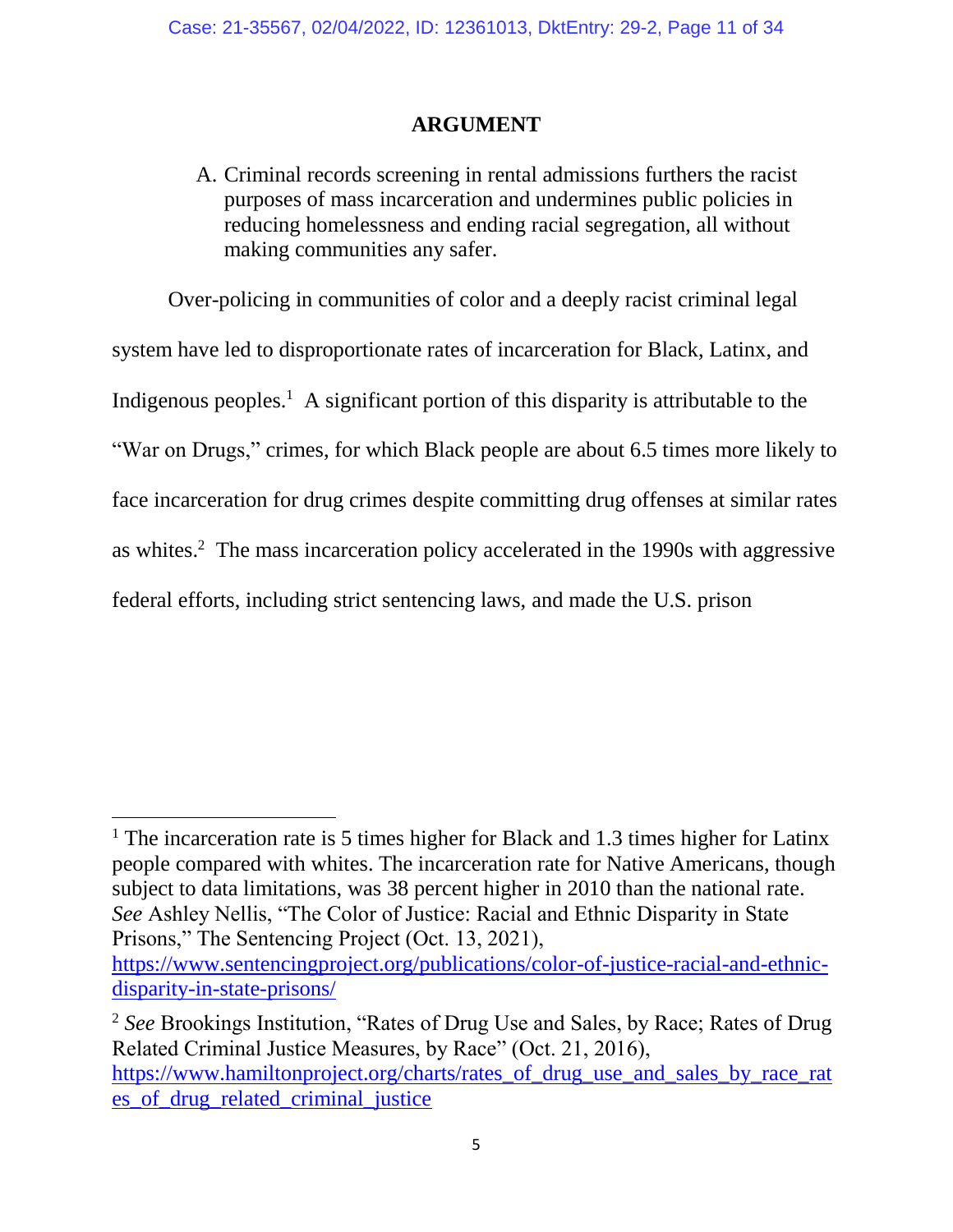population "by far the largest in the world."<sup>3</sup> From 390,000 people in 1980, the U.S. incarcerated 2.3 million by 2005. 4

Those released from jails and prisons have increasingly found themselves excluded from jobs, housing opportunities, and other aspects of society through extensive "collateral consequences."<sup>5</sup> As many scholars have observed, imposing these various forms of second-class citizenship upon Black and Brown people was a precise objective of mass incarceration—a scheme that never had much to do with crime prevention, but rather with maintaining the country's racial caste system in the wake of Jim Crow.<sup>6</sup>

<sup>3</sup> U.S. Dep't of Justice, Bureau of Justice Statistics, Prisoners in 2005, (2007), *available at*: https://www.bjs.gov/index.cfm?ty=pbdetail&iid=912; *see also* Dept. of Hous. & Urban Dev., Office of General Counsel Guidance on Application of Fair Housing Act Standards to the Use of Criminal Records by Providers of Housing and Real Estate-Related Transactions at 1 (Apr. 4, 2016) (hereafter "HUD 2016 Guidance").

<sup>4</sup> U.S. Dep't of Justice, Bureau of Justice Statistics, Prisoners in 2005, *supra.*

<sup>5</sup> *See, e.g.,* Cameron Kimble & Ames Grawert, "Collateral Consequences and the Enduring Nature of Punishment," Brennan Center for Justice (June 21, 2021) (discussing "more than 45,000 state and local laws and regulations" that that deny formerly incarcerated persons "jobs, housing, and fundamental participation in our political, economic, and cultural life."), [https://www.brennancenter.org/our](https://www.brennancenter.org/our-work/analysis-opinion/collateral-consequences-and-enduring-nature-punishment)[work/analysis-opinion/collateral-consequences-and-enduring-nature-punishment](https://www.brennancenter.org/our-work/analysis-opinion/collateral-consequences-and-enduring-nature-punishment)

<sup>6</sup> *See, e.g.,* Elizabeth Hinton and DeAnza Cook, "The Mass Criminalization of Black Americans: A Historical Overview," 4 Annual Review of Criminology 261 (June 29, 2020) (collecting scholarship on the use mass incarceration as a tool of maintaining white supremacy),

[https://www.annualreviews.org/doi/10.1146/annurev-criminol-060520-033306;](https://www.annualreviews.org/doi/10.1146/annurev-criminol-060520-033306) *see* Michelle Alexander, *The New Jim Crow: Mass Incarceration in the Age of Colorblindness* at 6 (2010) ("The stark and sobering reality is that, for reasons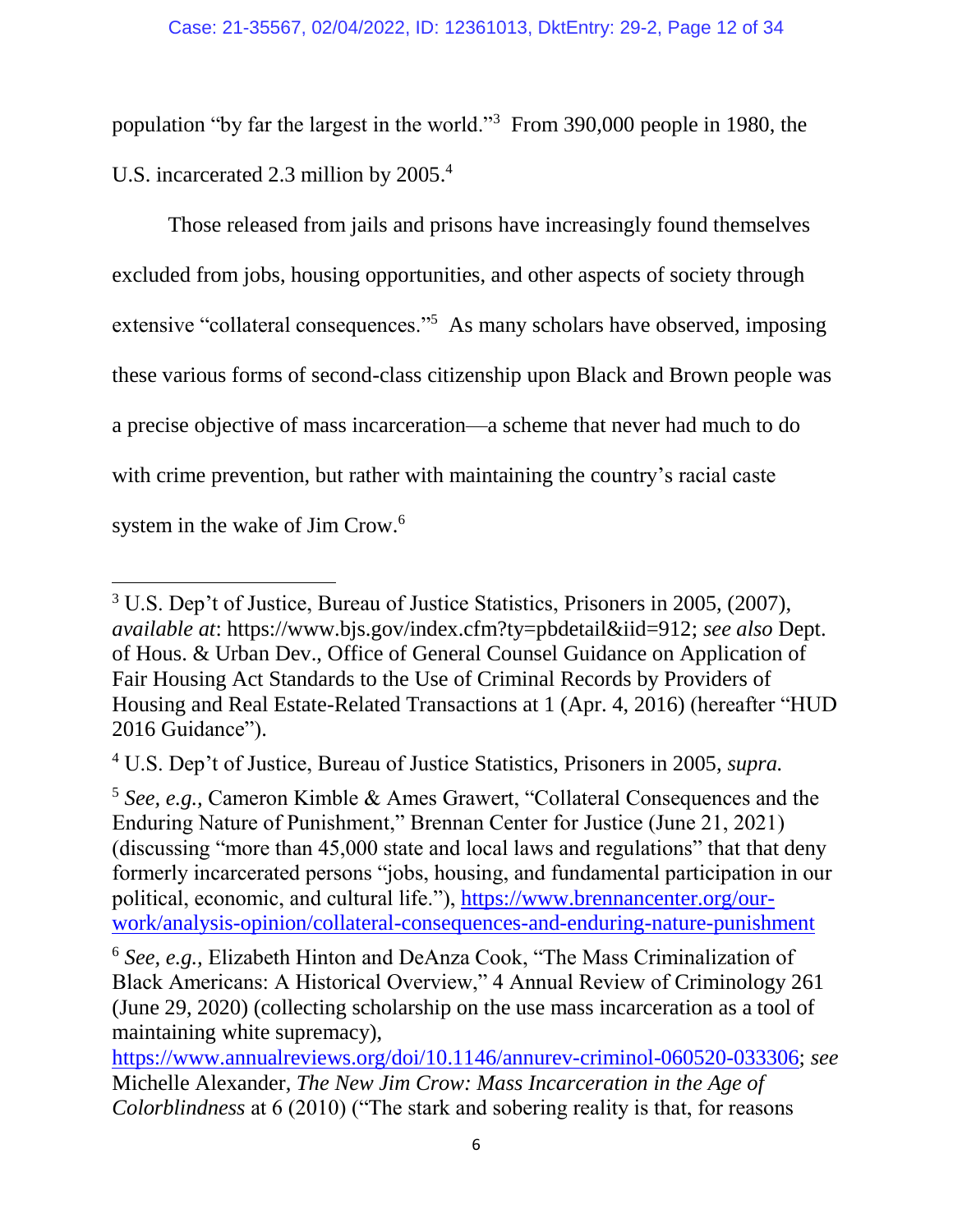The collateral consequences of mass incarceration have especially stark racial impacts on access to rental housing. "Regardless of the nature of the crime, its recency, or its relation to an individual's likelihood to fulfill his or her obligations as a tenant, such criminal records (or in many cases, even an arrest record with no ultimate conviction) have often served as an absolute bar to finding housing[.]"<sup>7</sup> Among private landlords, about 90% conduct criminal background checks and will deny admission for at least some criminal records.<sup>8</sup> Social scientists have documented "a strong negative effect of a criminal record on housing opportunity."<sup>9</sup> The racial disparities in the criminal legal system means such criminal history screening disproportionately forces Black and Latinx households to accept lower-quality housing in areas of diminished opportunity, as

largely unrelated to actual crime trends, the American penal system has emerged as a system of social control unparalleled in world history. And while the size of the system alone might suggest that it would touch the lives of most Americans, the primary targets of its control can be defined largely by race.").

<sup>7</sup> Valerie Schneider, "The Prison to Homelessness Pipeline: Criminal Records Checks, Race, and Disparate Impact," 93 Indiana L. J. 421, 431 (Spring 2018), [https://www.repository.law.indiana.edu/cgi/viewcontent.cgi?article=11290&contex](https://www.repository.law.indiana.edu/cgi/viewcontent.cgi?article=11290&context=ilj)  $t=$ ilj.

<sup>8</sup> *See* Andrea Collatz, "Landlord Survey: Optimism in Renting Your Property," TransUnion SmartMove (June 6, 2017),

[https://www.mysmartmove.com/SmartMove/blog/transunion-landlord-survey](https://www.mysmartmove.com/SmartMove/blog/transunion-landlord-survey-summary.page)[summary.page](https://www.mysmartmove.com/SmartMove/blog/transunion-landlord-survey-summary.page)

<sup>9</sup> Laura DeMarco, "Going Off the (Criminal) Record: Stigma, Place, and Access to Housing," Ohio State University (2020),

[https://etd.ohiolink.edu/apexprod/rws\\_etd/send\\_file/send?accession=osu15935127](https://etd.ohiolink.edu/apexprod/rws_etd/send_file/send?accession=osu1593512778784186&disposition=inline) [78784186&disposition=inline](https://etd.ohiolink.edu/apexprod/rws_etd/send_file/send?accession=osu1593512778784186&disposition=inline)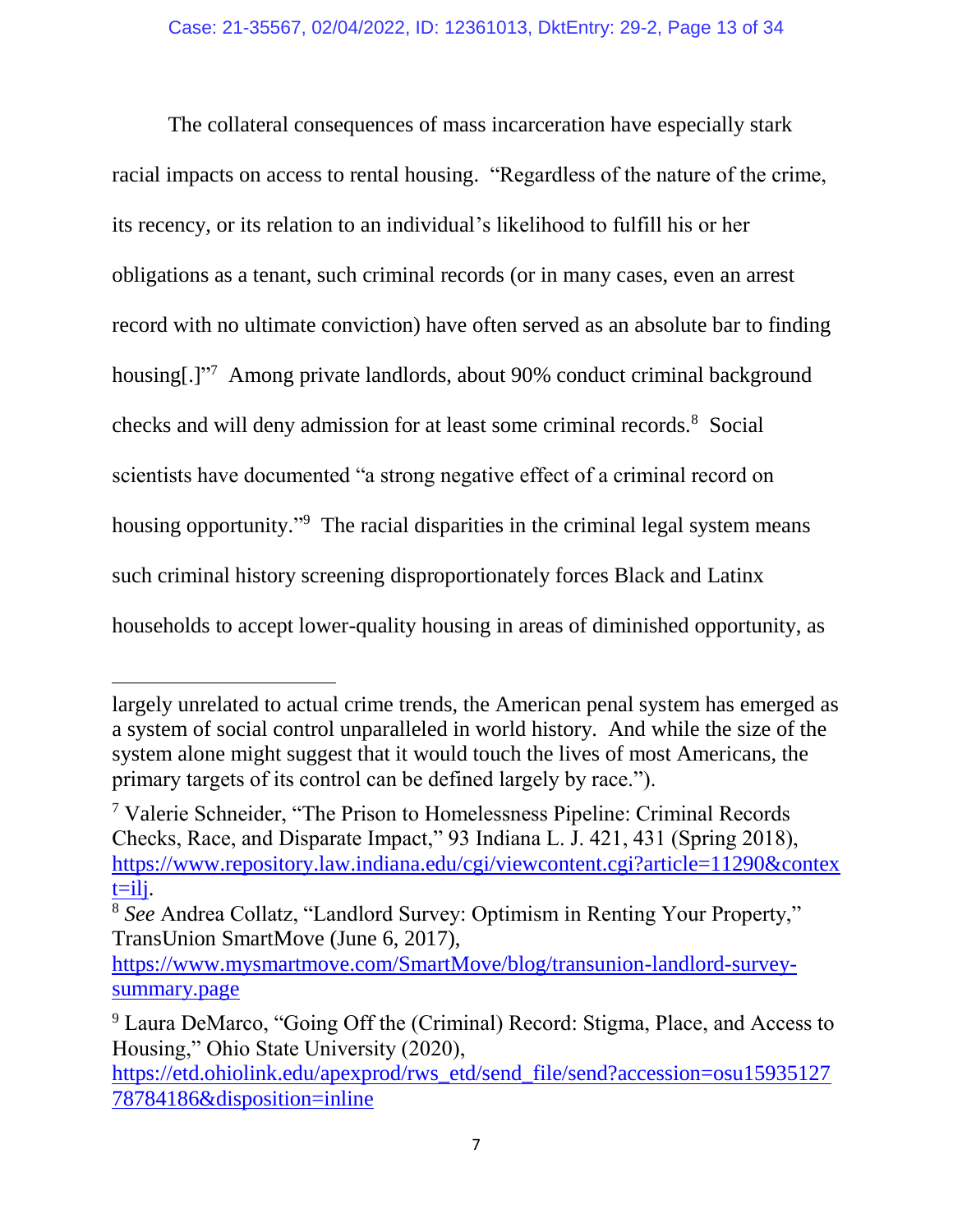### Case: 21-35567, 02/04/2022, ID: 12361013, DktEntry: 29-2, Page 14 of 34

well as being "more likely to experience things like homelessness, housing insecurity, and high levels of residential mobility."<sup>10</sup>

Policymakers began to reconsider the sustainability and practicality of mass incarceration in the 2000s, by which time studies had begun to show "the increased use of incarceration accounted for nearly zero percent of the overall reduction in crime."<sup>11</sup> Aside from being ineffective from a crime control standpoint, mass incarceration was imposing high financial, human, and social costs. 12 These impacts worsened as those being released from jails and prisons—over 600,000 people annually—struggled to find jobs, obtain housing, and reintegrate into society.<sup>13</sup>

 $10$  *Id.* 

<sup>&</sup>lt;sup>11</sup> Don Stemen, "The Prison Paradox: More Incarceration Will Not Make Us Safer," For the Record (July 2017), [https://www.vera.org/downloads/publications/for-the-record-prison](https://www.vera.org/downloads/publications/for-the-record-prison-paradox_02.pdf)[paradox\\_02.pdf](https://www.vera.org/downloads/publications/for-the-record-prison-paradox_02.pdf)

<sup>&</sup>lt;sup>12</sup> National Housing Law Project, "The Importance of Housing for Formerly Incarcerated Individuals," Housing Law Bulletin 60 (2010); Illinois Sentencing Policy Advisory Counsel, "The High Cost of Recidivism" (2018). For example, people who are incarcerated have dramatically higher rates of disease when compared with the population as a whole and jails and prisons are ill-equipped to provide sufficient medical care and treatment. Upon reentry, the cost to the public health can be enormous." VERA Institute of Justice, "On Life Support: Public Health in the Age of Mass Incarceration" (2014).

<sup>13</sup> U.S. Dep't of Justice, Bureau of Justice Statistics, *Prisoners in 2008, Table 3 Number of sentenced prisoners admitted to and released from state and federal jurisdiction*, *2000-2008* (December 2009), available at: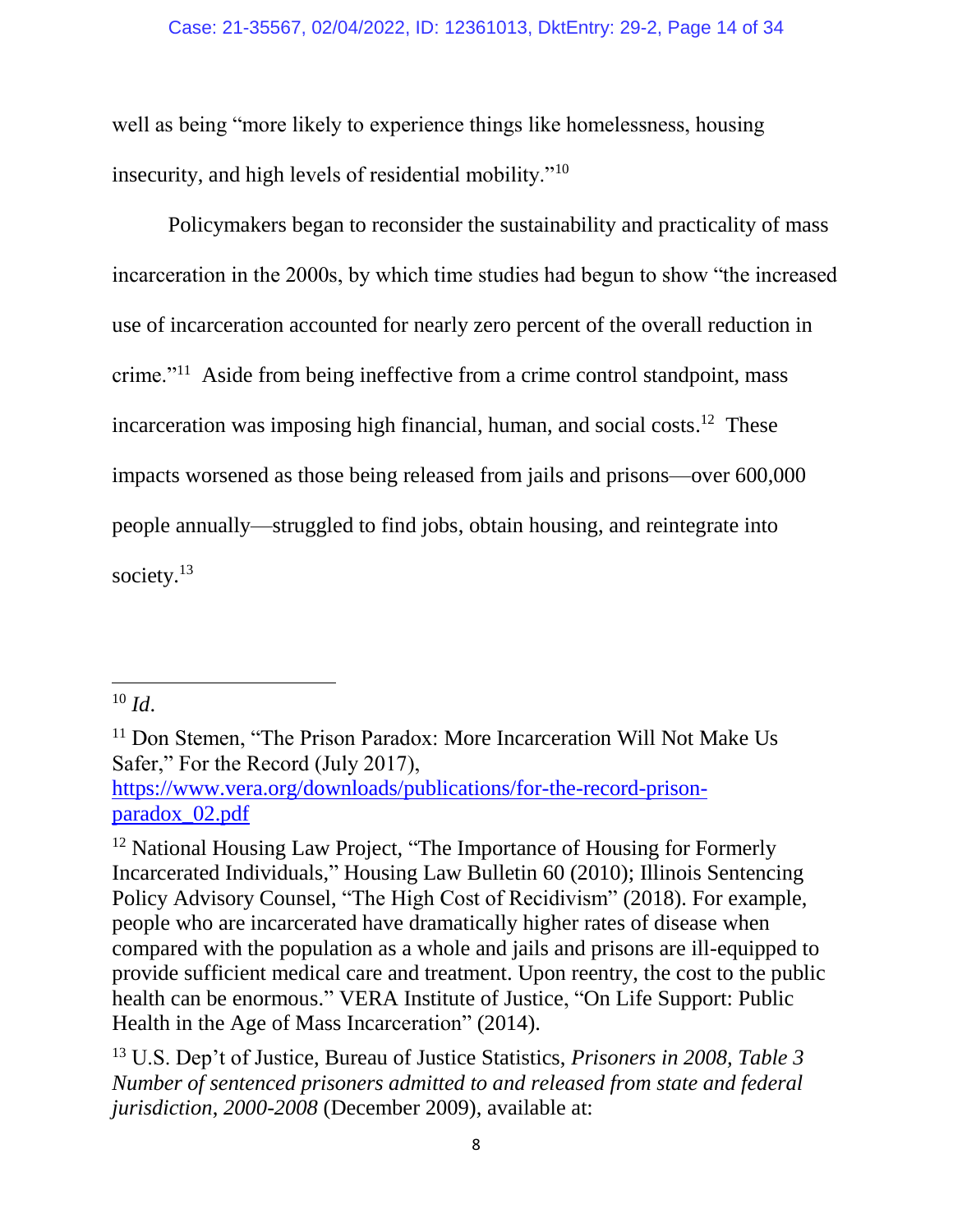B. Coping with the problems mass incarceration has caused requires facilitating reentry and lessening the collateral consequences of criminal records.

The U.S. government long contributed to the collateral consequences of criminal records on housing opportunities and related racial disparities, through policies such as "One Strike and You're Out," a 1996 Department of Housing and Urban Development's (HUD) initiative that instructed local housing authorities to, among other things, strictly screen applicants for criminal history.<sup>14</sup> This began to change in 2011, when the Federal Interagency Reentry Council—a collaboration of 20 federal agencies—launched a coordinated effort to identify and remove barriers to successful reentry.<sup>15</sup> One of those agencies was HUD, whose Secretary wrote housing authorities and private subsidized housing owners to announce, after years of strict admission screening and "one-strike" policies, a sea change in the federal government's approach to family reunification and reintegration of "people who have paid their debt to society."<sup>16</sup> Noting research showing recidivism rates are

[https://www.bjs.gov/content/pub/pdf/p08.pdf;](https://www.bjs.gov/content/pub/pdf/p08.pdf) Chris Suellentrop, *The Right has a Jailhouse Conversion*, New York Times Magazine, (Dec. 24, 2006).

<sup>&</sup>lt;sup>14</sup> U.S. Dept. of Hous. & Urban Dev., "One Strike and You're Out" Screening and Eviction Guidelines for Public Housing Authorities, PIH 96-16 (Apr. 12, 1996).

<sup>&</sup>lt;sup>15</sup> See website of the National Reentry Resource Center, [https://csgjusticecenter.org/nrrc/projects/firc/,](https://csgjusticecenter.org/nrrc/projects/firc/) last visited Feb. 1, 2022.

<sup>&</sup>lt;sup>16</sup> Letter from Shaun Donovan, HUD Secretary, to PHA Exec. Directors at 2 (June 17, 2011),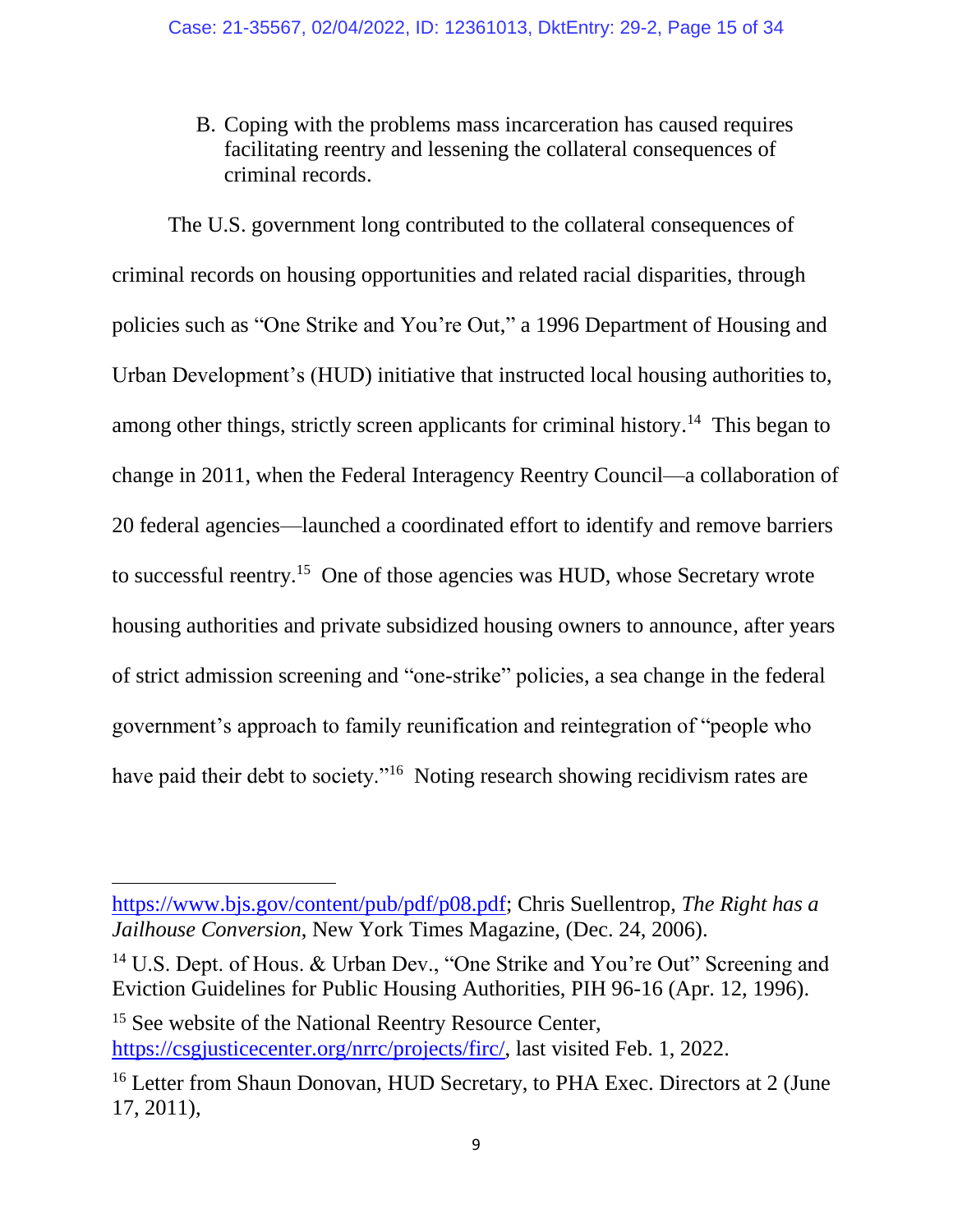lower when persons returning from incarceration have access to housing,<sup>17</sup> HUD now urged assisted housing providers to establish admission and eviction policies that offered second chances for people returning from the criminal legal system for example, by electing not to reject applicants for drug-related criminal history where federal law authorized, but did not require, denial of admission.<sup>18</sup>

Most recently, HUD has renewed its commitment to "addressing the housing needs of returning citizens and people with criminal records, and by doing so, increasing public safety within our communities […] advancing equity and reversing systemic racism."<sup>19</sup> Last year, HUD used its authority under the American Rescue Plan Act to eliminate drug-related criminal activity as a basis for denial altogether and imposed a 12-month limit on other types of criminal history

[https://www.usich.gov/resources/uploads/asset\\_library/Rentry\\_letter\\_from\\_Donov](https://www.usich.gov/resources/uploads/asset_library/Rentry_letter_from_Donovan_to_PHAs_6-17-11.pdf) [an\\_to\\_PHAs\\_6-17-11.pdf;](https://www.usich.gov/resources/uploads/asset_library/Rentry_letter_from_Donovan_to_PHAs_6-17-11.pdf)

<sup>&</sup>lt;sup>17</sup> *See Id.; see Letter from Shaun Donovan, HUD Secretary and Carol Galante,* Acting Asst. Sec. to Owners and Agents (Mar. 14, 2012), <https://nhlp.org/files/HUD%20Letter%203.14.12.pdf>

<sup>&</sup>lt;sup>18</sup> *Id.* at 2; see also 24 C.F.R. § 982.553(a)(2)(ii) (permissive rather than mandatory prohibitions).

<sup>&</sup>lt;sup>19</sup> Letter from HUD Secretary Marcia L. Fudge to PHAs, Continuums of Care, Multifamily Owners, and HUD Grantees (June 23, 2021), https://www.hud.gov/sites/dfiles/PA/documents/SOHUD\_reentry\_housing\_letter.p df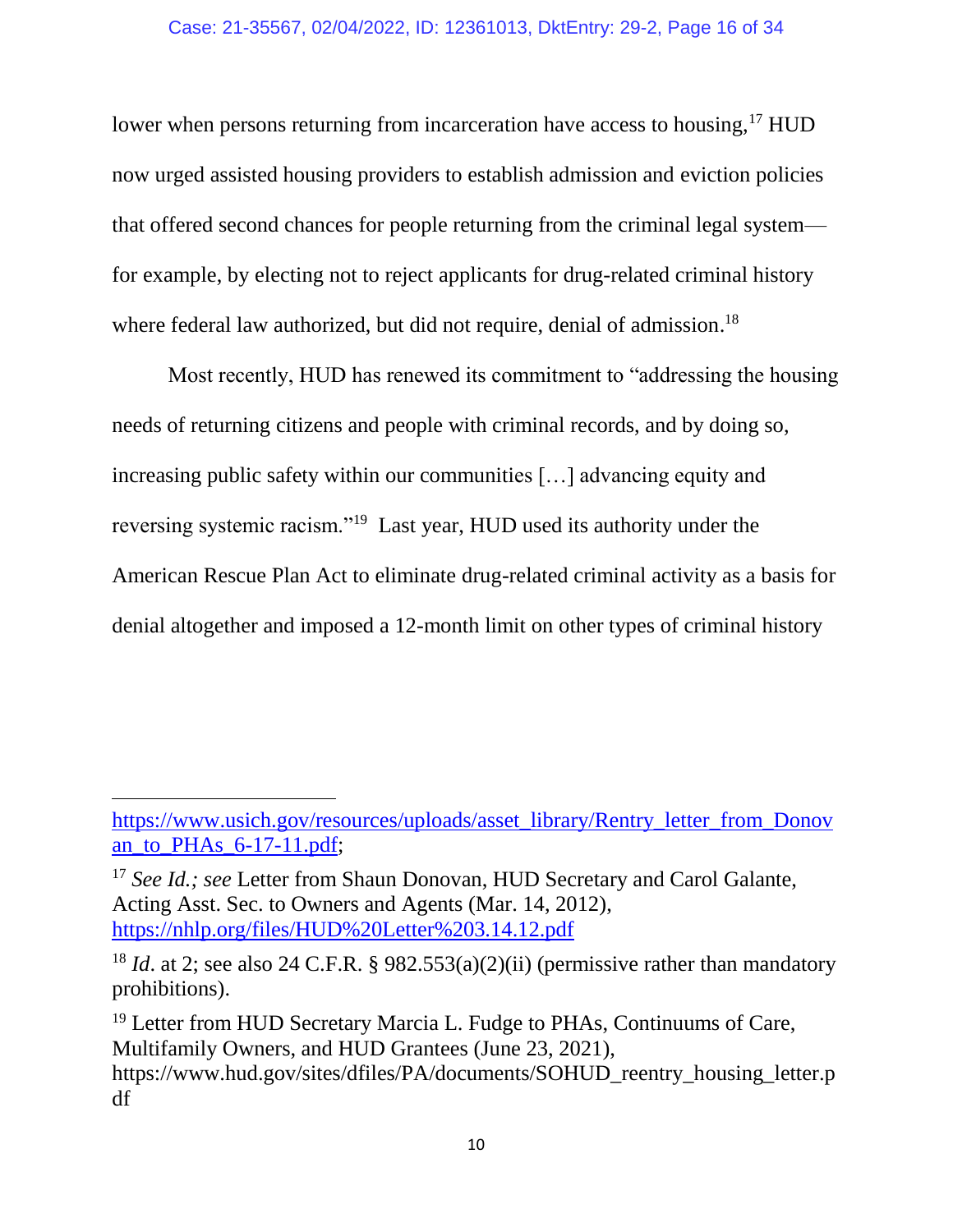#### Case: 21-35567, 02/04/2022, ID: 12361013, DktEntry: 29-2, Page 17 of 34

screening in the issuance of Emergency Housing Vouchers (created to help house those currently experiencing or at risk of homelessness).<sup>20</sup>

A major part of HUD's modernized approach to criminal history screening in housing was reflected in a pair of agency memoranda concerning the fair housing implications of criminal records screening in housing. The agency's 2015 Guidance to housing authorities and project owners barred the use of arrest records as the basis for eviction or denial of admission to a federally housing program.<sup>21</sup> HUD went a step further in a 2016 Guidance, which analyzed the use of criminal records in housing decisions under the federal Fair Housing Act.<sup>22</sup>

The 2016 HUD guidance, which applied equally to private and federally assisted housing, observed that arbitrary or excessive criminal history screening likely could violate the Fair Housing Act because Black and Latinx renters are much more likely to have criminal records.<sup>23</sup> While the Fair Housing Act does not prohibit criminal history screening per se, the abysmal racial and ethnic disparities

 $20$  HUD, PIH Notice 2021-15 (HA), Emergency Housing Vouchers – Operating Requirements (May 5, 2021),

[https://www.hud.gov/sites/dfiles/PIH/documents/PIH2021-15.pdf.](https://www.hud.gov/sites/dfiles/PIH/documents/PIH2021-15.pdf)

<sup>21</sup> Dept. of Hous. & Urban Dev., Guidance for Public Housing Agencies and Owners of Federally Assisted Housing on Excluding the Use of Arrest Records in Housing Decisions, PIH 15-19 at 3-4 (Nov. 2, 2015) (hereafter "HUD 2015 Guidance").

<sup>22</sup> *See* HUD 2016 Guidance, *supra*.

<sup>23</sup> *See* HUD 2016 Guidance at 10.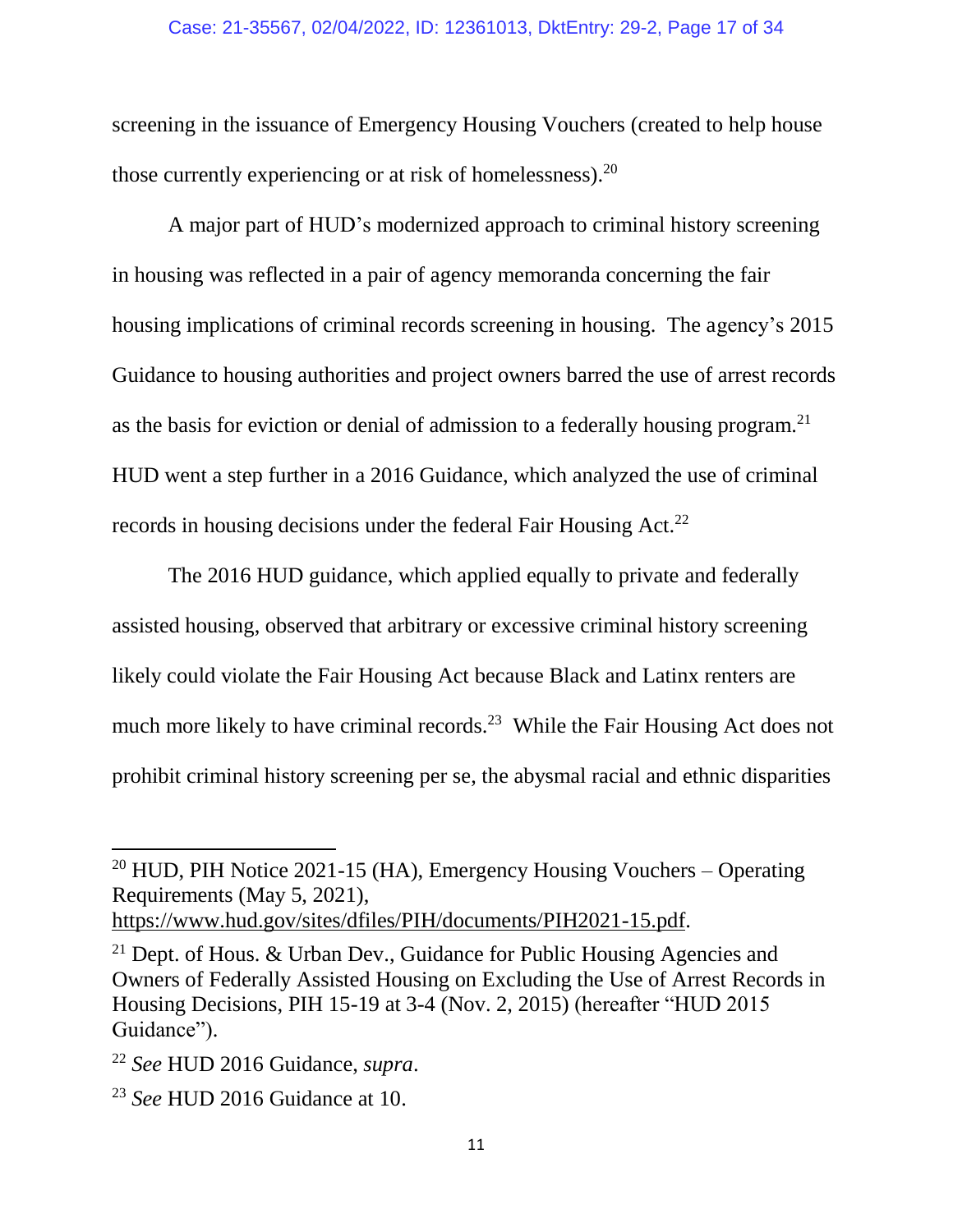#### Case: 21-35567, 02/04/2022, ID: 12361013, DktEntry: 29-2, Page 18 of 34

in criminal legal system involvement mean that such screening is likely to have a disproportionate effect in excluding Black and Latinx households from rental housing—and therefore must be necessary to serve a substantial, legitimate interest of the housing provider.<sup>24</sup> As HUD explained, the denial of housing (i) based on a record of arrest only, or (ii) pursuant to a "blanket prohibition on any person with any conviction record – no matter when the conviction occurred, what the underlying conduct entailed, or what the convicted person has done since," or (iii) without an opportunity for case-specific consideration of "the nature, severity, and recency of criminal conduct," likely could not be so justified given the availability of less-discriminatory alternatives.<sup>25</sup>

The Department of Justice echoed HUD's interpretation in a statement of interest filed in one of the first cases to test this interpretation.<sup>26</sup> And in the time since, multiple federal courts have either found HUD's analysis persuasive or

<sup>24</sup> *See* HUD 2016 Guidance at 5.

 $25$  HUD 2016 Guidance at 2, 5-7.

<sup>26</sup> *See* U.S. Dept. of Justice, United States of America's Statement of Interest at 19, *Fortune Society Inc. v. Sandcastle Towers Housing Dev. Fund Corp.,* Case No. 1:14-cv-06410-VMS (E.D.N.Y. Oct. 18, 2016) (U.S. "has a strong interest in ensuring the correct interpretation and application of the FHA in this case, thereby promoting the dismantling of unlawful barriers to housing for formerly incarcerated individuals.").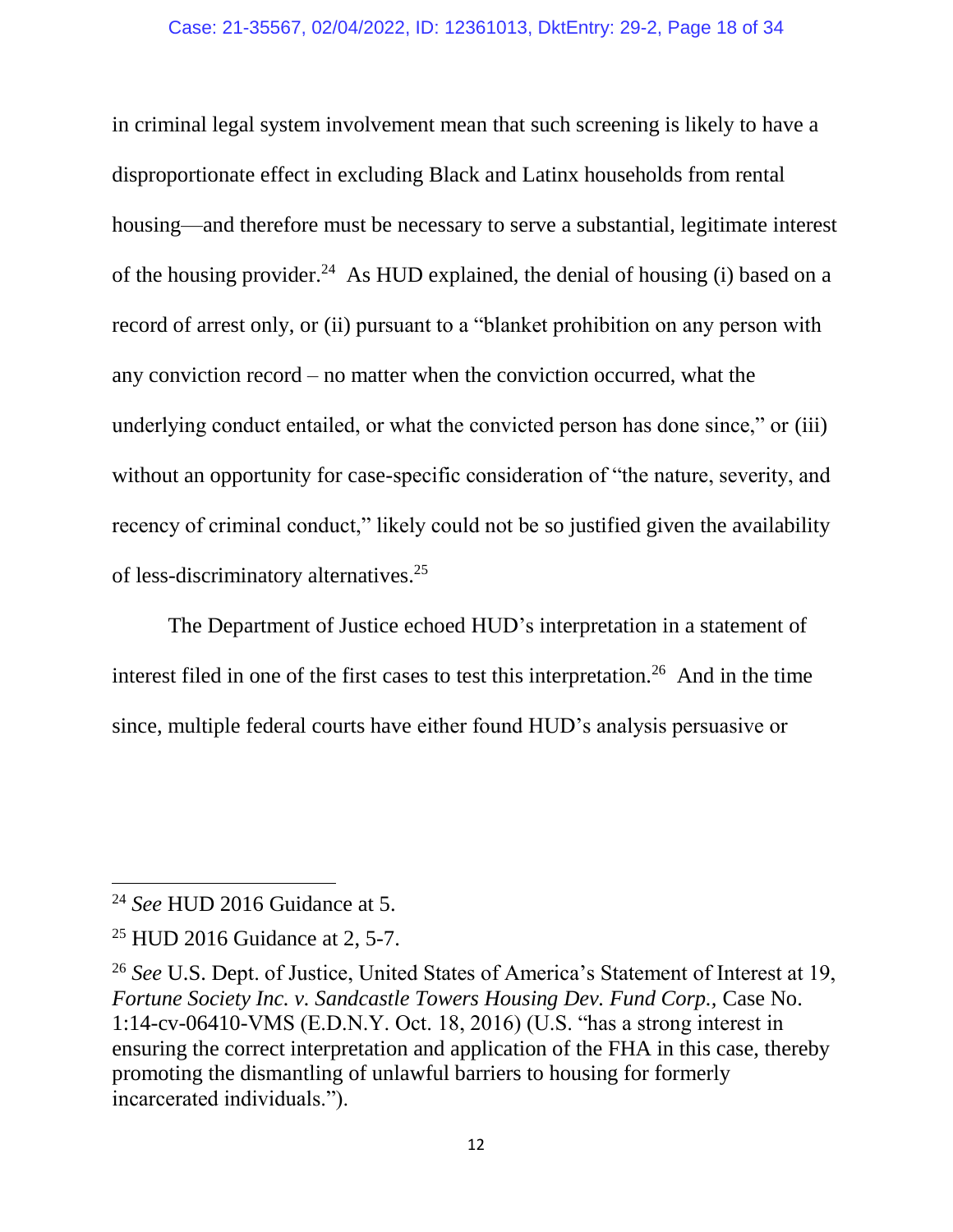similarly interpreted the Fair Housing Act's application to criminal history screening cases on their own.<sup>27</sup>

> C. Other states and cities have similarly undertaken efforts to increase housing access for people with criminal records.

States and localities are increasingly limiting the use of criminal records in rental housing decisions as well. And while the fair housing lens is critically important, curbing discrimination in the use of criminal records screening does not necessarily address the more direct and practical problem that states and localities, like Seattle, face in simply meeting the housing needs of returning citizens. Many states and cities have thus gone much further in restricting the use of criminal history in rental admissions. Seattle's ordinance is not an outlier, but part of a broad and expanding trend at all levels of government toward enabling housing access for people reentering society.

Oregon, for example, prohibited landlords from considering arrests not leading to conviction in both private and publicly-assisted housing in 2018.<sup>28</sup> The

 $\overline{a}$ 

<sup>27</sup> See, e.g., *Connecticut Fair Hous. Ctr. v. CoreLogic Rental Prop. Sols., LLC,* 478 F. Supp. 3d 259, 298 (D. Conn. 2020) (finding HUD 2015 Guidance persuasive and applying it in criminal records screening case); *Fortune Society v. Sandcastle Towers Hous. Dev. Fund Corp.,* 388 F. Supp. 3d 145, 173 (E.D.N.Y. 2019) (landlord's alleged "blanket ban against individuals with criminal convictions" could violate Fair Housing Act if shown to have racially-disparate impact).

<sup>28</sup> Or. Rev. Statutes §§ 90.303(2), 90.110.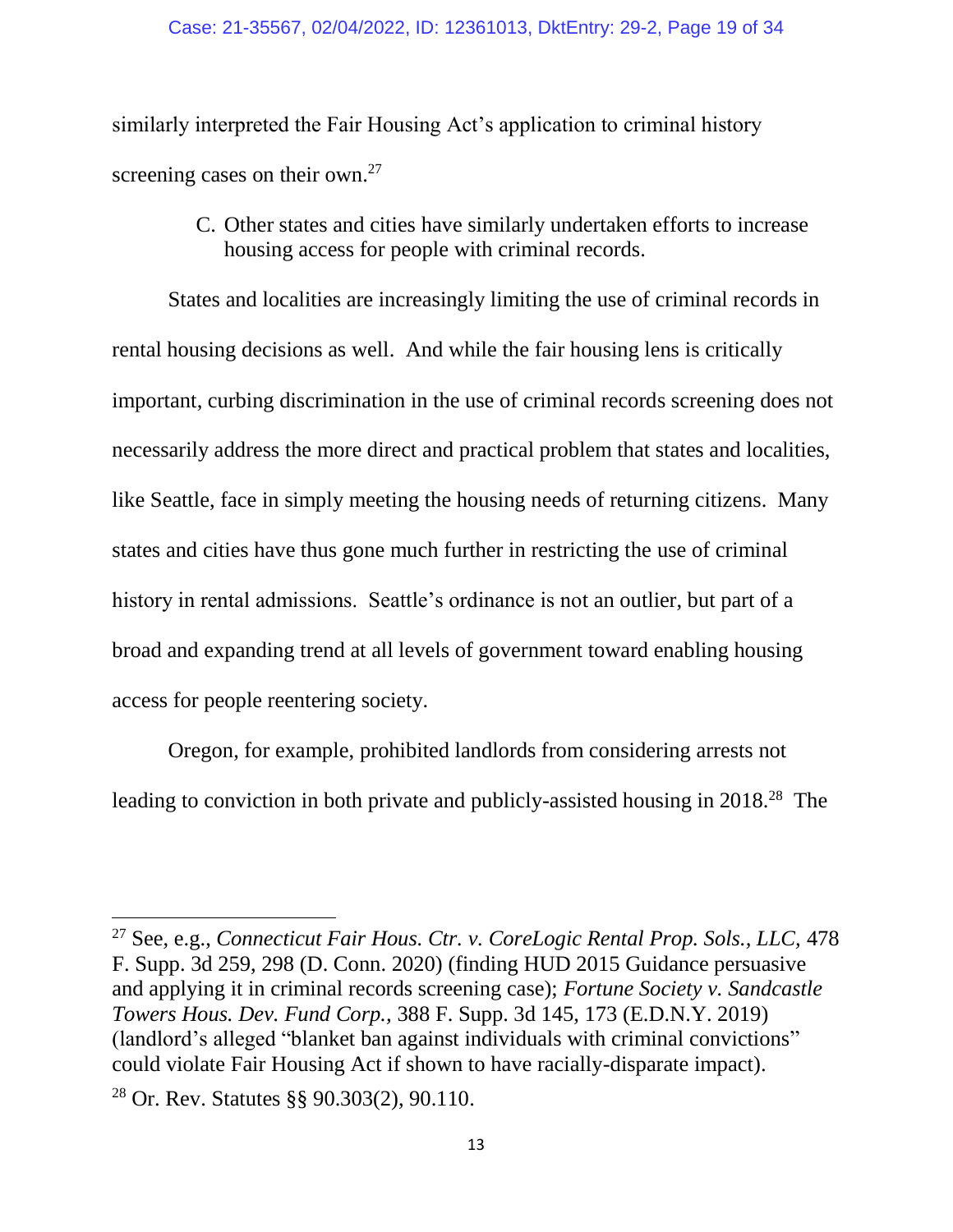Oregon law also restricts criminal records screening to only those crimes related either to the health, safety or right to peaceful enjoyment of others or to property.<sup>29</sup>

Illinois has enacted a law making persons with arrest records not leading to conviction, juvenile records, and sealed or expunged criminal records a protected class under state fair housing law.<sup>30</sup> A second Illinois law prohibits a housing authority from excluding tenants from public housing based on certain categories of criminal records, including all arrest and indictment records and felony records for offenses more than six months old.<sup>31</sup>

Through administrative guidance, the state of New York prohibits blanket bans on applicants with criminal history in state-funded housing.<sup>32</sup> The New York guidance also requires state-funded housing providers to conduct individualized assessments denying admission for criminal history; such an individualized assessment must consider mitigating circumstances surrounding any criminal activity including "(a) seriousness of the crime, (b) the time elapsed since the offense, (c) the age of the applicant at the time of the crime, (d) evidence of the

 $\overline{a}$ 

<sup>31</sup> 310 ILCS § 10/25(e-5)

<sup>32</sup> New York State Office of Homes and Community Renewal, *Management Memorandum- Access to Reduce Housing Barriers for New Yorkers with Criminal Convictions* (April 20, 2016) *available at:*  [http://www.nyshcr.org/AboutUs/Offices/HousingOperations/2016-B-04.pdf.](http://www.nyshcr.org/AboutUs/Offices/HousingOperations/2016-B-04.pdf)

<sup>29</sup>Or. Rev. Statutes §90.303(2).

<sup>30</sup> 775 ILCS § 5/3-102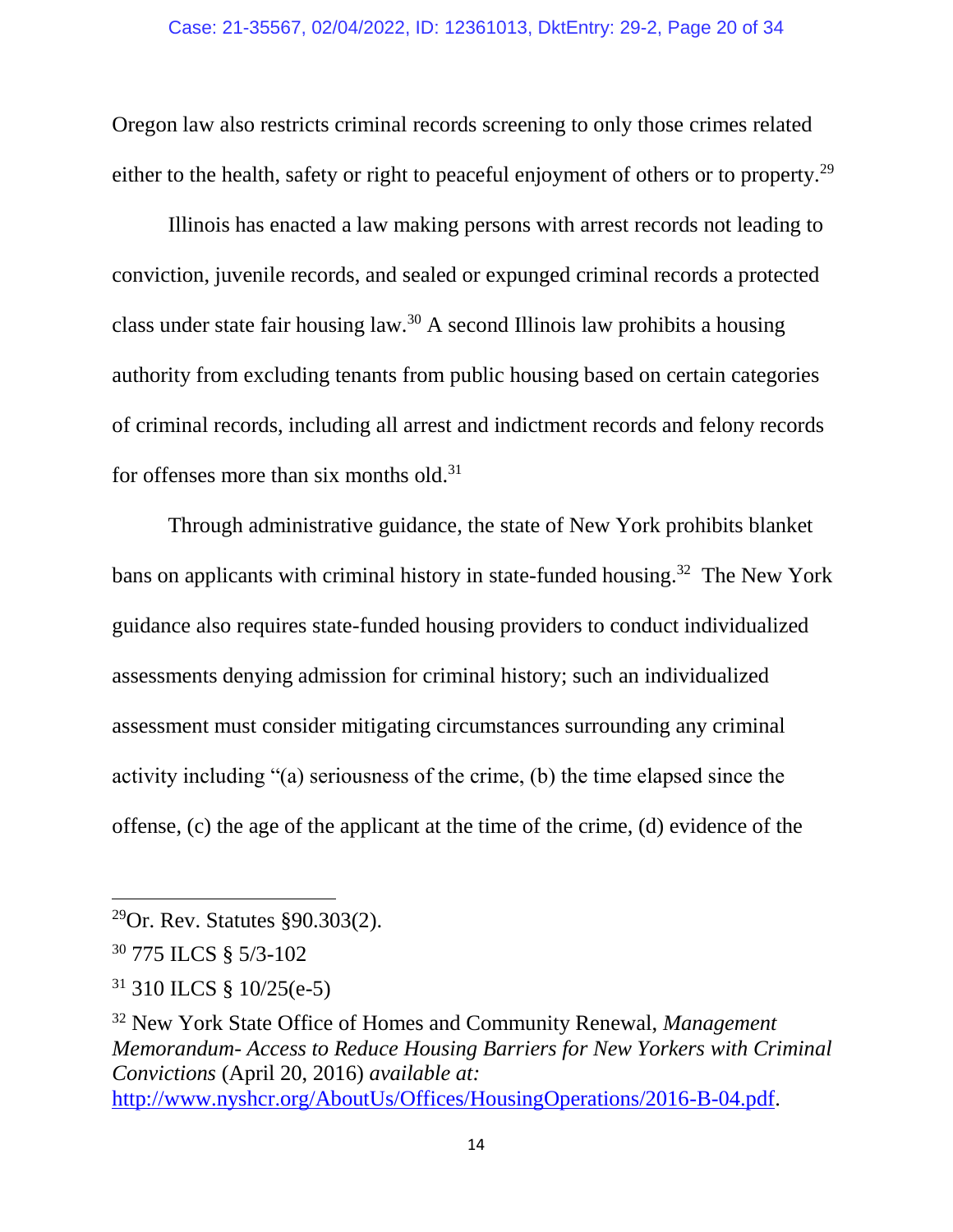applicant's rehabilitation and (e) whether they are an actual danger to their neighbors."<sup>33</sup>

Similarly, Georgia's Department of Community Affairs, which oversees the state's low-income housing tax credit ("LIHTC") portfolio of 144,000 privatelyowned units, adopted an administrative regulation in 2018 that prohibits blanket bans on applicants with criminal histories.<sup>34</sup> The regulation also bars screening policies that consider an applicant's prior arrests, and allows denial because of a criminal conviction "only if the reason for their convictions clearly demonstrates that the safety of residents and/or property is at risk."<sup>35</sup> Pennsylvania<sup>36</sup> and Louisiana<sup>37</sup> have since instituted similar policies for their LIHTC programs, with proposals under consideration in additional states. 38

At the municipal level, four cities—Oakland and Berkeley in California, and Ann Arbor, Michigan—now have fair chance laws that, like Seattle's, substantially prohibit any use of criminal history in rental admissions except as required by state

<sup>33</sup> *Id.*

<sup>34</sup> Georgia Dept. of Comm. Affairs, Qualified Allocation Plan, § 18(K) (2022).

<sup>35</sup> *See Id*.

<sup>36</sup> *See* Pennsylvania Hous. Finance Agency, Qualified Allocation Plan at 20 (2021).

<sup>37</sup> *See* Louisiana Hous. Corp., Memorandum on Fair Housing and Tenant Selection with Regard to Criminal Record Screening (July 14, 2021).

<sup>38</sup> *See, e.g.,* Ohio Hous. Finance Agency, Draft Qualified Allocation Plan (2022- 2023), [https://www.novoco.com/sites/default/files/atoms/files/ohio-lihtc-full-draft-](https://www.novoco.com/sites/default/files/atoms/files/ohio-lihtc-full-draft-2022-2023-qap-08032021.pdf)[2022-2023-qap-08032021.pdf](https://www.novoco.com/sites/default/files/atoms/files/ohio-lihtc-full-draft-2022-2023-qap-08032021.pdf)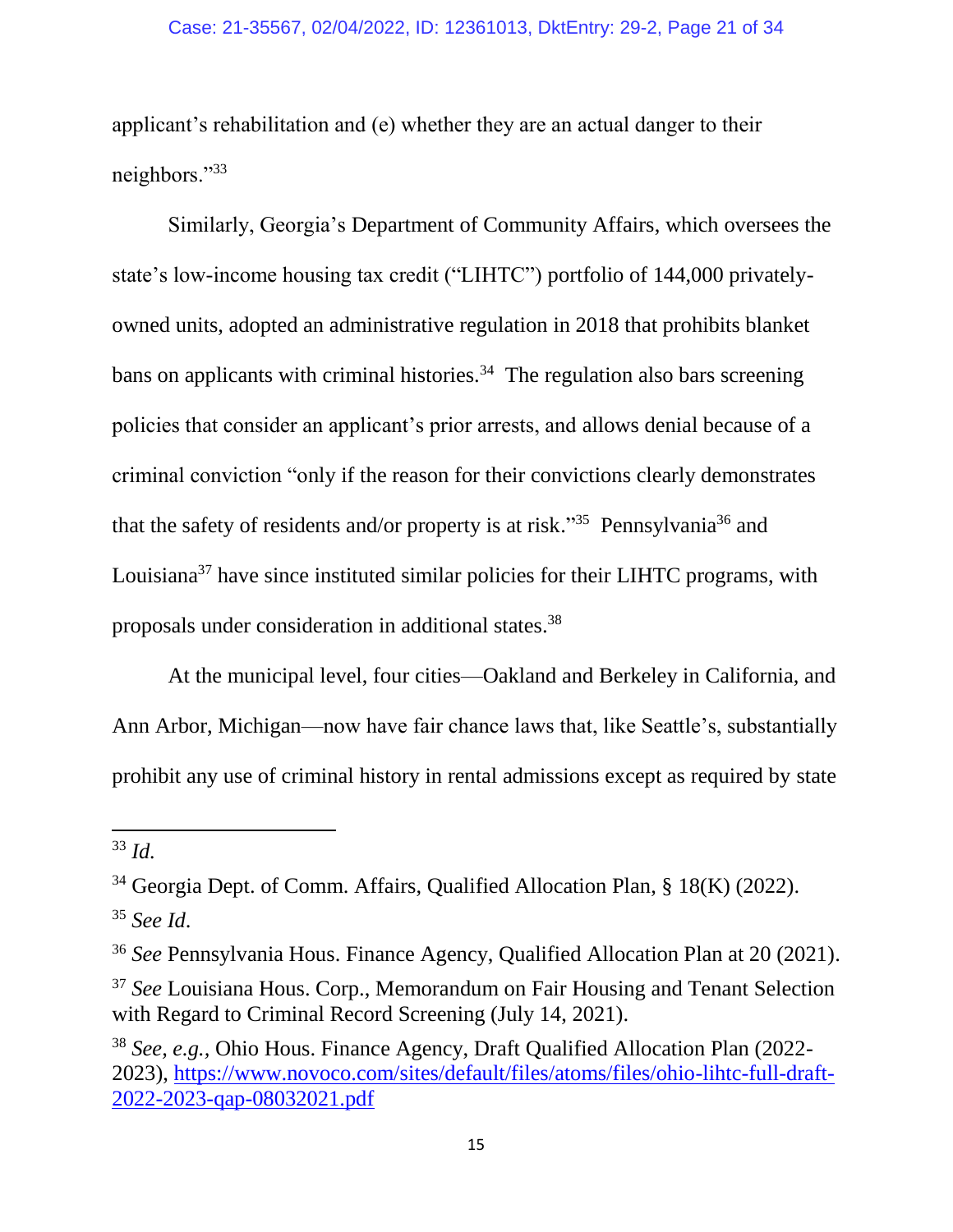or federal law in certain assisted housing programs.<sup>39</sup> Other cities achieve the same result by making "people with prior arrest or conviction record" a protected class under municipal open housing laws.<sup>40</sup> Still other cities have enacted a range of restrictions on the use of criminal records in housing, such as limiting the types of criminal records a landlord may consider<sup>41</sup> or requiring an opportunity to present mitigating circumstances before rejecting an applicant.<sup>42</sup> Many housing authorities across have also enacted policies greatly limiting the use of criminal records in admissions or other housing decisions.<sup>43</sup>

Seattle's ordinance is also not unique in prohibiting landlords from inquiring into applicant criminal history as a prophylactic means of preventing pretextual denials of applicants with records. Indeed, in both the housing and employment spheres, "many other recent antidiscrimination laws prohibit gatekeepers' reliance

<sup>39</sup> *See* Ann Arbor, Mich. Code §§ 9:603, 9:605; Berkeley, Cal., Municipal Code § 13.106.040; Oakland, Cal., Municipal Code § 8.25.030(A).

<sup>40</sup> Urbana, Ill., Code of Ordinances, §§ 12-37, 12-64; Champaign, Ill., Municipal Code, §§ 17.2, 17.3, 17.4.5; Ypsilanti, Mich., City Code §§ 58-61(a), 58-62.

<sup>41</sup> *See* Minneapolis, Minn., Code § 244.2030(c); Richmond, Cal. Municipal Code § 7.110.050; San Francisco, Cal., Police Code, § 4906; Cook County, Ill., Code § 42-  $38(a)$ , (e)(1)–(2).

<sup>42</sup> *See* District of Columbia Code § 42–3541.02(e); s*ee* Newark, N.J., Ordinance 14-0921 (2017).

<sup>43</sup> *See* John Bae, Kate Finley, Margaret diZerega, and Sharon Kim, "Opening Doors: How to develop reentry programs using examples from public housing authorities," Sept. 2017, https://www.vera.org/publications/opening-doors-publichousing-reentry-guide.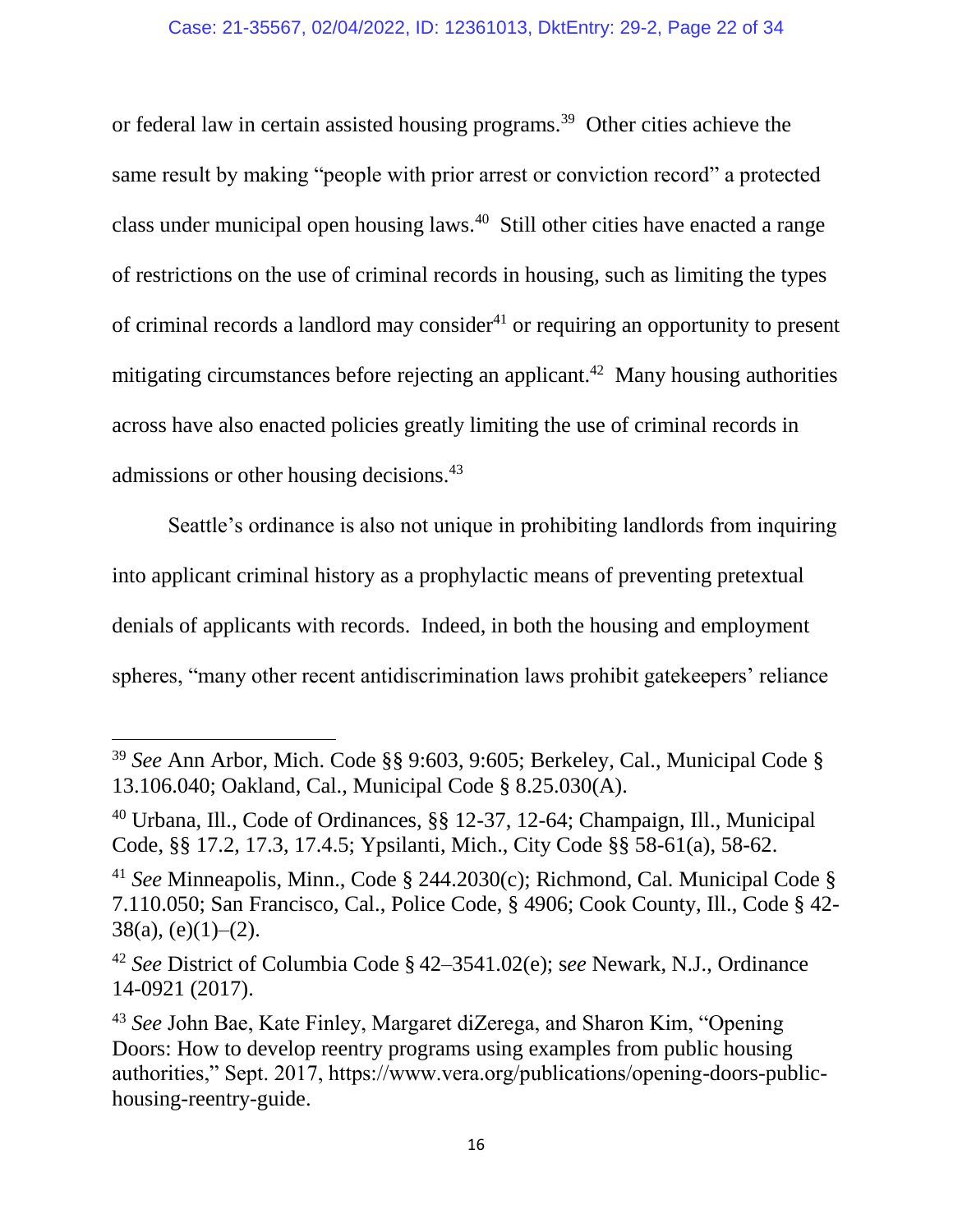#### Case: 21-35567, 02/04/2022, ID: 12361013, DktEntry: 29-2, Page 23 of 34

on, and often inquiries about, certain life experiences like applicants' marital or reproductive choices, current unemployment status, credit histories, status as domestic violence victims, certain arrest records, and veteran status" in order to prevent discrimination on the basis of such information.<sup>44</sup>

For one example, since 2004 more than 150 cities, 37 states, the District of Columbia, and the federal government have adopted "ban-the-box policies" that prohibit employers from inquiring into a job applicant's criminal history until after an interview or sometimes until a conditional job offer is made.<sup>45</sup> New Jersey enacted a housing ban-the-box law in 2021, which prohibits consideration of a rental applicant's criminal record before a conditional offer of housing.<sup>46</sup>

Restricting access to information a landlord that may not lawfully use in making a rental admission decision does not impermissibly infringe upon freedom of speech because "when a legislature exercises its constitutional power to prohibit

<sup>&</sup>lt;sup>44</sup> Helen Norton, "Discrimination, the Speech That Enables It, and the First Amendment," 2020 U.Chi. Legal Forum 209, 218 (2020) ("[A]ntidiscrimination law prohibits gatekeepers from relying on information about certain characteristics in their decision-making when the legislature concludes that such reliance is unfair, unwise, or both. And once legislatures so regulate, it then makes sense for them to restrict gatekeepers' inquiries eliciting the information that enables what is now illegal discrimination."), https://scholar.law.colorado.edu/articles/1317/

<sup>45</sup> Beth Avery & Han Lu, National Employment Law Project, Ban the Box: U.S. Cities, Counties, and States Adopt Fair Hiring Policies, (Oct. 1, 2021), https://www.nelp.org/publication/ban-the-box-fair-chance-hiring-state-and-localguide/

<sup>46</sup> *See* N.J. Stat., § 46:8-56.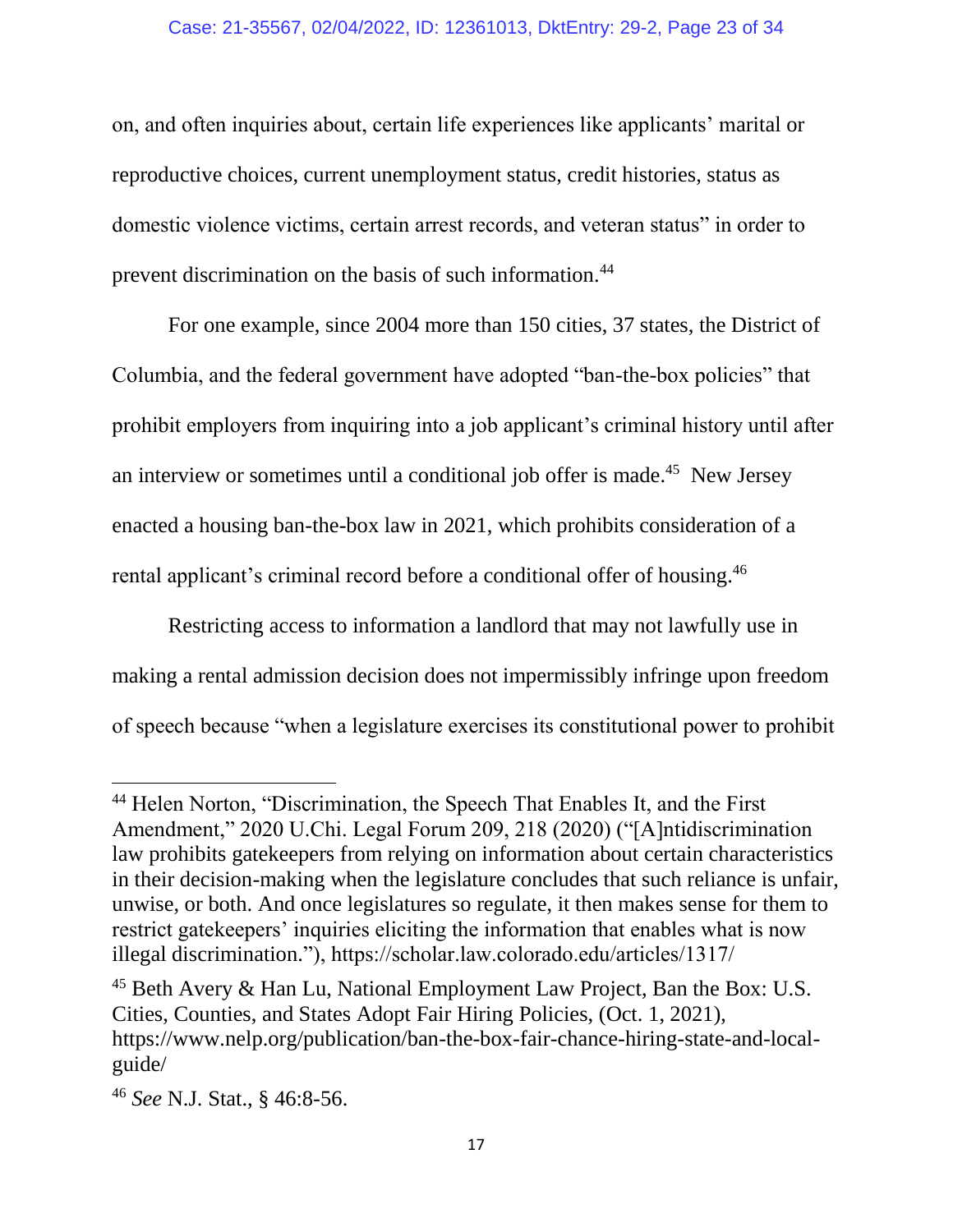certain commercial activity, speech that facilitates that now- illegal activity loses its First Amendment value to listeners, and thus its constitutional protection."<sup>47</sup> And just as communications between employers and prospective employees about job qualifications constitute commercial speech, so do transactional discussions between landlords and prospective tenants; prohibiting inquiries into impermissible criminal history considerations directly advances substantial governmental interests such as promoting successful reentry and redressing the discriminatory impacts of mass incarceration.<sup>48</sup>

> D. Empirical evidence does not support the use of criminal history screening in rental admissions.

Many of the policies that created mass incarceration remain on the books, including criminal history screening requirements with respect to HUD housing.<sup>49</sup> But Appellants' unsupported contention that criminal records are "an important indicator of reliability and risk" with significant probative value for "employers, landlords, and governments" is contrary to the empirical research.<sup>50</sup> Criminal

<sup>&</sup>lt;sup>47</sup> Helen Norton, 2020 U.Chi. Legal Forum at 236.

<sup>48</sup> *See, accord, Greater Philadelphia Chamber of Com. v. City of Philadelphia,* 949 F.3d 116, 138 (3d Cir. 2020) (regulation of commercial speech in employment discussion context requires "only be a 'reasonable fit' between the legislature's ends and the means chosen to accomplish those ends").

<sup>49</sup> *See, e.g.,* 24 C.F.R. § 960.203 (promoting criminal history screening in conventional public housing).

<sup>50</sup> Appellants' Opening Brief at 10.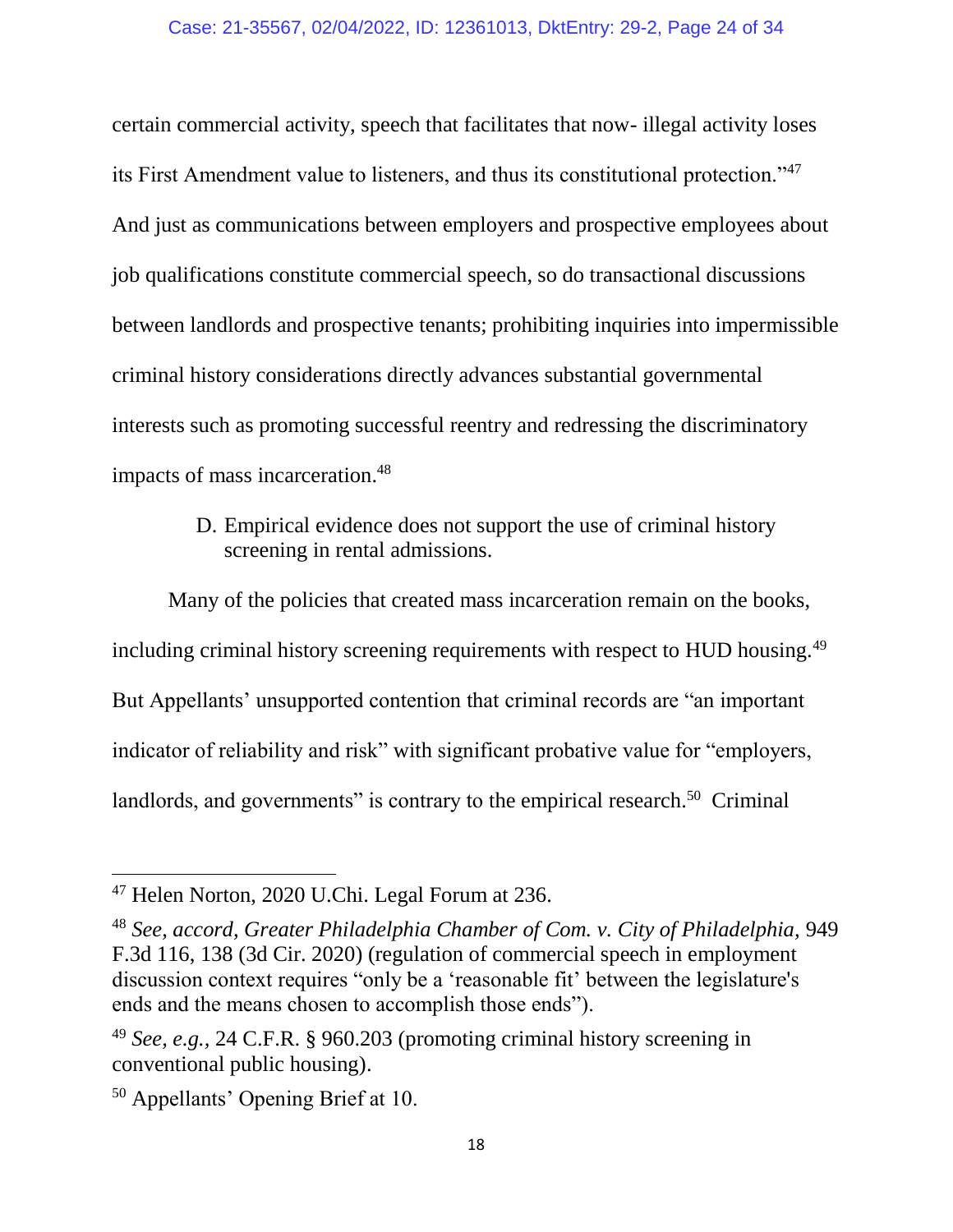### Case: 21-35567, 02/04/2022, ID: 12361013, DktEntry: 29-2, Page 25 of 34

history screening is rooted not in social science or predictive analytics but in mere (highly racialized) "stereotypes that any individual with an arrest or conviction record poses a greater risk than any individual without such a record[.]"<sup>51</sup>

A 2009 study into the relationship between criminal history and housing outcomes among formerly homeless individuals in Seattle found "the criminal history of those who succeeded in housing was nearly indistinguishable from that of those who failed in housing."<sup>52</sup> Using multivariate regression analysis, the study concluded that past involvement in the criminal-legal system generally plays no role in predicting whether an individual will be a responsible tenant.<sup>53</sup>

A more recent study in the Twin Cities corroborated these findings, finding similarly that most criminal records "show[ed] no evidence of a significant link to negative housing outcomes."<sup>54</sup> The Minnesota study observed that a small handful

l

<sup>53</sup> *Id.*; *see also* Suzanne Zerger, Q&A with Daniel Malone: Criminal History Does Not Predict Housing Retention, Homeless Hub,

<sup>51</sup> *See* HUD 2016 Guidance at 5.

<sup>52</sup> *See* Danel K. Malone, "Assessing Criminal History as a Predictor of Future Housing Success for Homeless Adults with Behavioral Health Disorders," Psychiatric Services (Jan. 13, 2015),<https://doi.org/10.1176/ps.2009.60.2.224>

[https://www.homelesshub.ca/resource/qa-daniel-malone-criminal-history-does-not](https://www.homelesshub.ca/resource/qa-daniel-malone-criminal-history-does-not-predict-housing-retention)[predict-housing-retention.](https://www.homelesshub.ca/resource/qa-daniel-malone-criminal-history-does-not-predict-housing-retention)

<sup>54</sup> Cael Warren, "Success in Housing: How Much Does Criminal Background Matter?" Wilder Research at 15 (January 2019),

https://www.wilder.org/sites/default/files/imports/AEON\_HousingSuccess\_Crimin alBackground\_Report\_1-19.pdf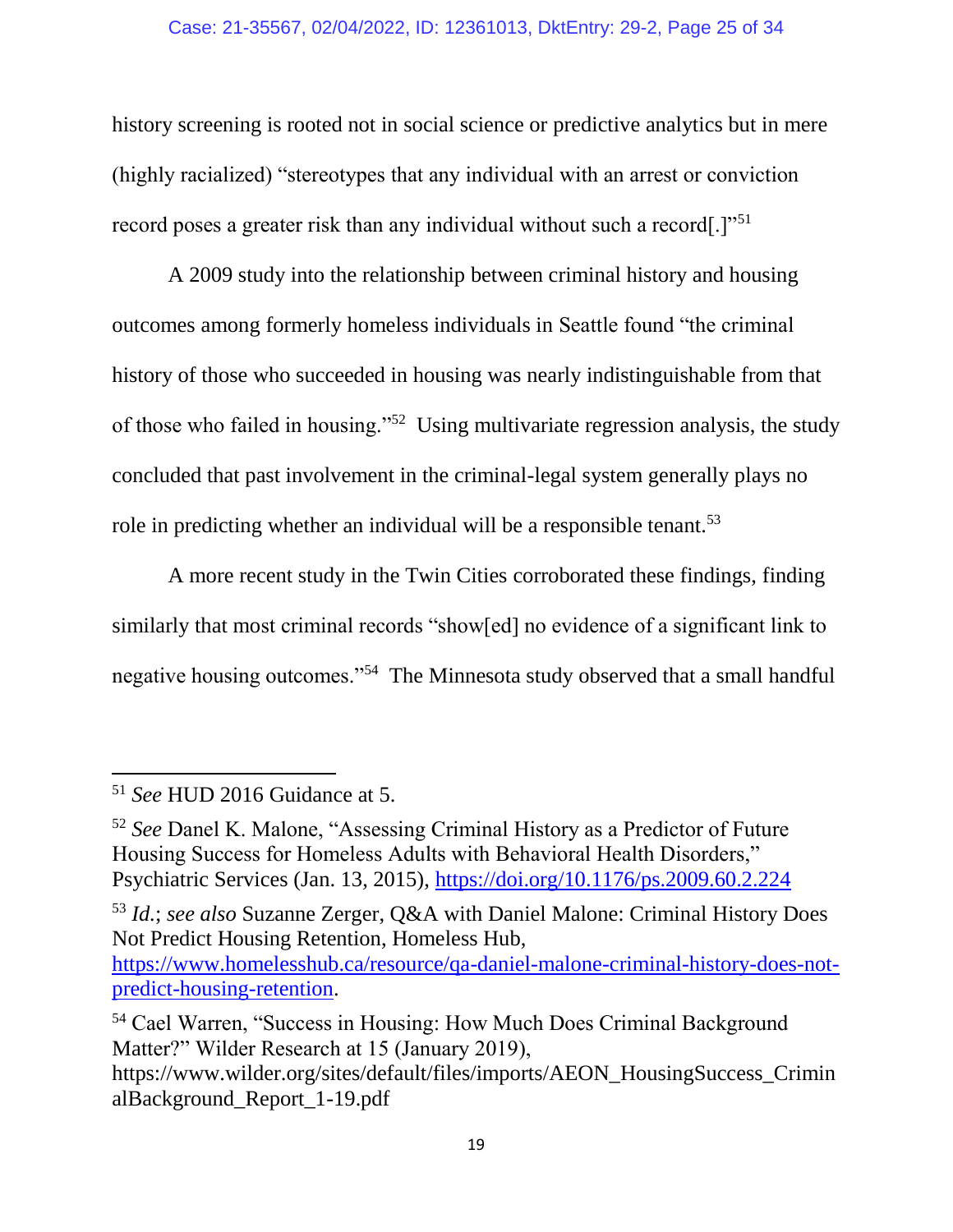### Case: 21-35567, 02/04/2022, ID: 12361013, DktEntry: 29-2, Page 26 of 34

of crime types ("property offenses, major drug offenses, fraud, and assault") could predict at most a marginally higher probability (3-9 percentage points) of a negative outcome, though the study authors questioned even that predictive value and found it "declines rapidly over time; the impact of a misdemeanor becomes insignificant after 2 years, while felonies become insignificant after 5 years."<sup>55</sup>

Studies in the employment context have repeatedly shown that criminal background checks are poor tools for predicting such matters as employee performance—both because extensive errors in the reports and underlying records render such background checks consistently unreliable,<sup>56</sup> and because denials are driven by stigma rather than a genuine risk of repeated criminal behavior.<sup>57</sup>

Despite the social science data, landlords commonly screen out applicants for criminal records that make no material difference in housing outcomes, such as

<sup>55</sup> *Id*. at 15.

<sup>56</sup> *See* Marina Duane et al., "Criminal Background Checks: Impact on Employment and Recidivism," Urban Institute (Nov. 2017),

https://www.urban.org/sites/default/files/publication/88621/2001174\_criminal\_bac kground checks impact on employment and recidivism 2.pdf

<sup>57</sup> *See, e.g.,* Dallas Augustine et al.,"Why Do Employers Discriminate Against People with Records? Stigma and the Case for Ban the Box," UCLA Institute for Research on Labor and Employment (July 2020) ("Our four main results all indicate that employer aversion to hiring people with records is not explained by repetition risk alone and that the additional negative influence is attributable to stigma."), [https://irle.ucla.edu/wp-content/uploads/2020/07/Criminal-Records-](https://irle.ucla.edu/wp-content/uploads/2020/07/Criminal-Records-Final-6.pdf)[Final-6.pdf,](https://irle.ucla.edu/wp-content/uploads/2020/07/Criminal-Records-Final-6.pdf)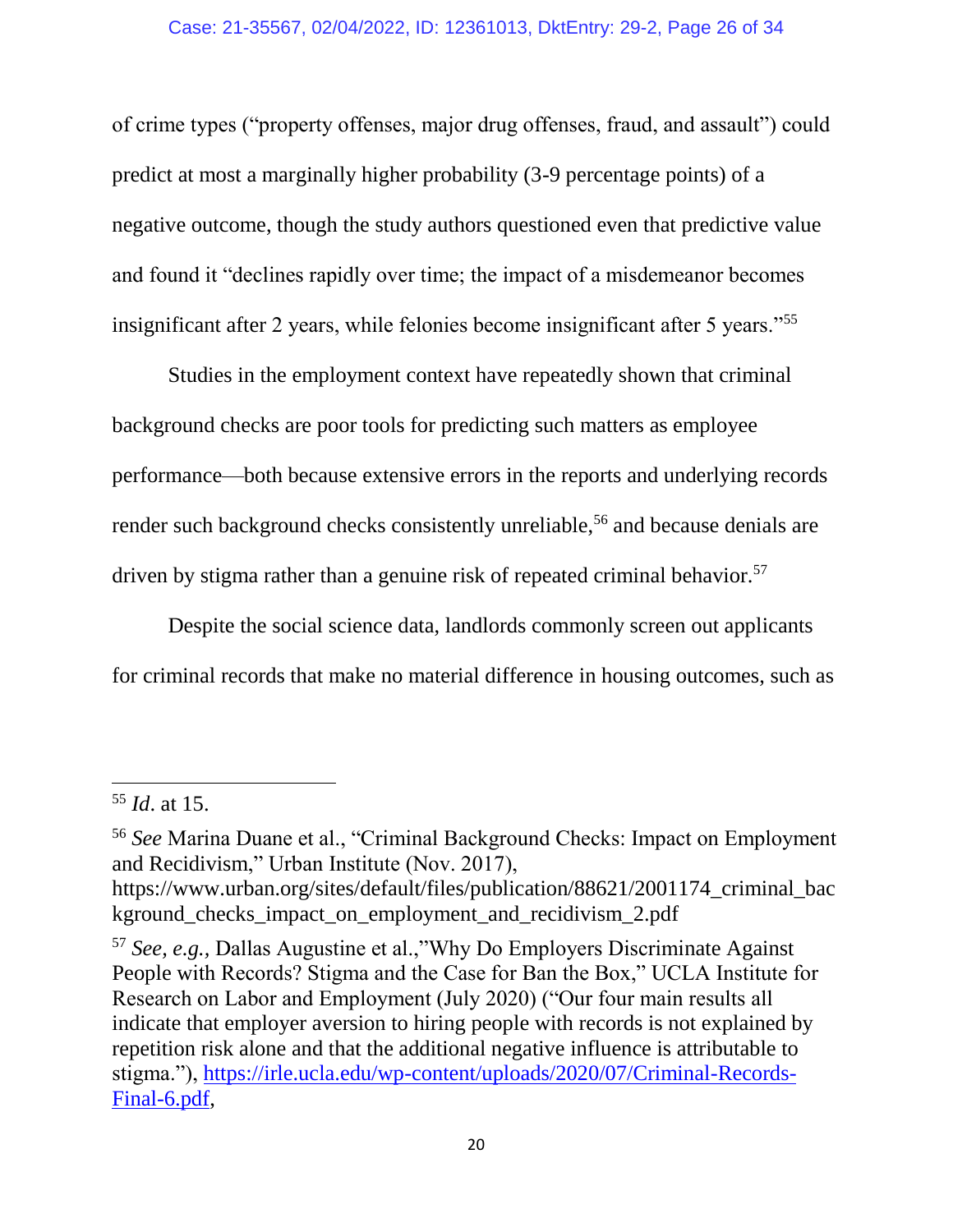prostitution, minor drug offenses, or alcohol-related crimes.<sup>58</sup> Very few landlords establish their criminal history screening policies based on data or empirical research.<sup>59</sup> And while criminal history has very little value in predicting unsuccessful tenancies, there is no evidence that criminal records screening helps landlords protect other tenants or the physical premises at all.<sup>60</sup>

Appellants suggest otherwise, pointing to general recidivism statistics showing that a high percentage of state prisoners are re-arrested within 10 years of their release.<sup>61</sup> Yet about a third of those arrests are based on parole violations rather than new court commitments, and more than 30% do not even result in

 $\overline{\phantom{a}}$ <sup>58</sup> *See Id.* at 17; *see also* Michael Klazema, "What Background Checks Do Landlords Do?" BackgroundChecks.com (April 2, 2019) (all drug offenses are "red-flag issues that might lead a landlord to disqualify an applicant."), [https://www.backgroundchecks.com/blog/what-background-checks-do-landlords](https://www.backgroundchecks.com/blog/what-background-checks-do-landlords-do)[do](https://www.backgroundchecks.com/blog/what-background-checks-do-landlords-do) 

<sup>59</sup> *See* National Apartment Association, Criminal Background Checks Toolkit, Analysis of Results from Member Screening Policy Survey at 13 (Oc. 22, 2012) (only 6 of 97 landlords surveyed reported using "reference books/research" to establish criminal history screening policies),

[https://www.naahq.org/sites/default/files/naa-documents/government](https://www.naahq.org/sites/default/files/naa-documents/government-affairs/protected/business-management-operations/fair-housing/CBC-Toolkit-FINAL.pdf)[affairs/protected/business-management-operations/fair-housing/CBC-Toolkit-](https://www.naahq.org/sites/default/files/naa-documents/government-affairs/protected/business-management-operations/fair-housing/CBC-Toolkit-FINAL.pdf)[FINAL.pdf](https://www.naahq.org/sites/default/files/naa-documents/government-affairs/protected/business-management-operations/fair-housing/CBC-Toolkit-FINAL.pdf) 

<sup>&</sup>lt;sup>60</sup> Importantly, a negative tenancy outcome for purposes of that study included any kind of lease violation (such as nonpayment of rent)—not just criminal activity or other behavioral issues. *See* Cael Warren, *supra*, at 11.

<sup>61</sup> Appellants' Opening Brief at 10, *citing* Leonardo Antenangeli & Matthew R. Durose, Recidivism of Prisoners Released in 24 States in 2008: A 10-Year Follow-Up Period (2008–2018), Bureau of Justice Statistics Special Report 1 (2021).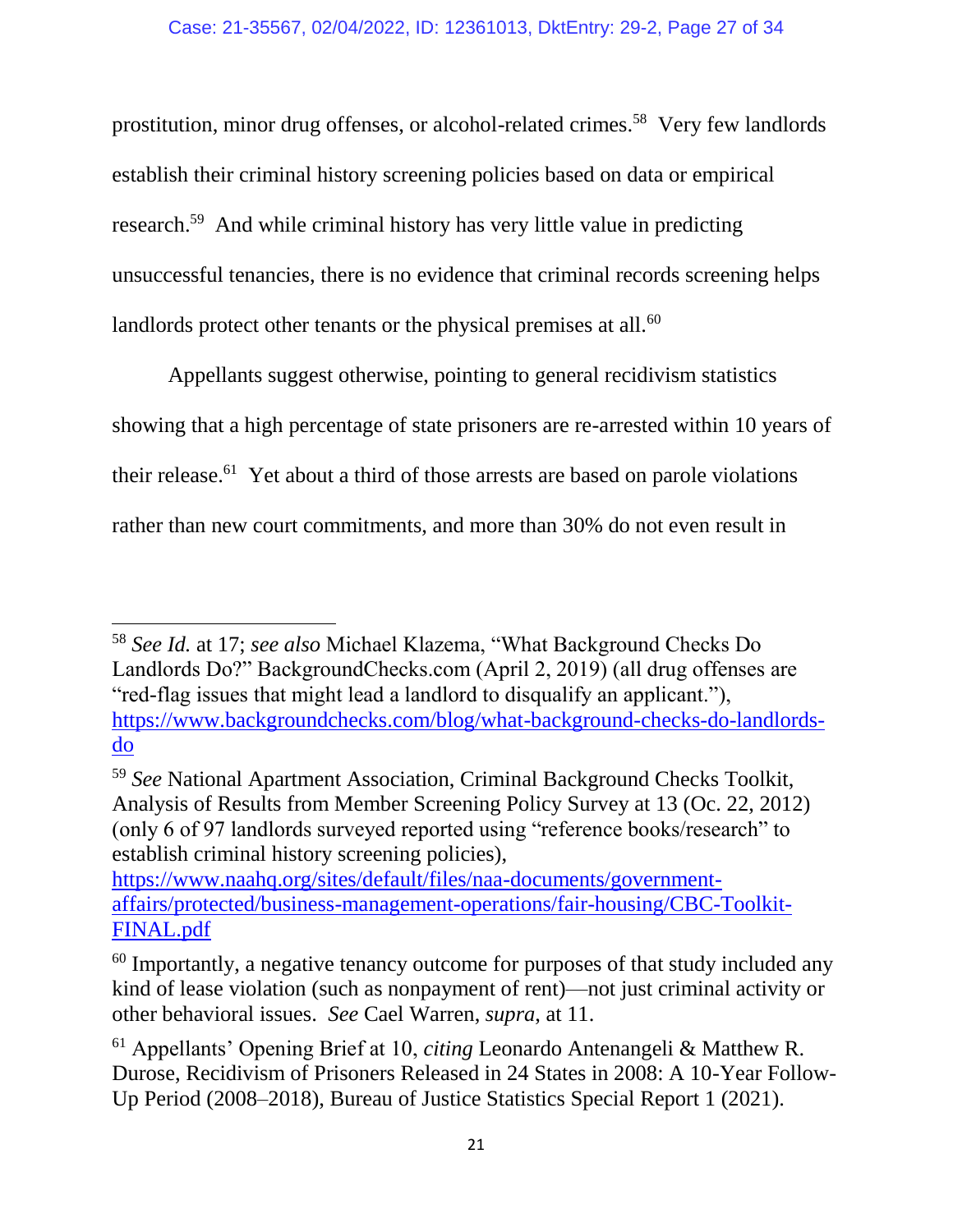convictions.<sup>62</sup> Yet recidivism statistics, which "do not account for variation in subsequent crimes committed" and tend to reflect underlying biases in the criminal legal system, are a poor metric for assessing successful tenancies.<sup>63</sup> Recidivism rates also fail to account for differences in policing, charges, or post-release supervision, or to consider access to critical supports, such as stable housing.<sup>64</sup> Indeed, housing instability is itself among the most significant contributors to recidivism; high rates may not necessarily persist among returning citizens who have stable housing.<sup>65</sup>

<sup>62</sup> *See* Antenangeli & Matthew R. Durose at 2, 7.

<sup>63</sup> *See* Libby Doyle, "Why Recidivism Isn't a Strong Metric for Determining a Housing Program's Success," Housing Matters (Feb. 2, 2022), [https://housingmatters.urban.org/articles/why-recidivism-isnt-strong-metric](https://housingmatters.urban.org/articles/why-recidivism-isnt-strong-metric-determining-housing-programs-success)[determining-housing-programs-success](https://housingmatters.urban.org/articles/why-recidivism-isnt-strong-metric-determining-housing-programs-success)

<sup>64</sup> *See* Jeffrey A. Butts & Vincent Schiraldi, Recidivism Reconsidered: Preserving the Community Justice Mission of Community Corrections, Harvard Kennedy Sch. Prog. in Crim. Just. Pol. and Mgmt., (Mar. 2018),

[https://www.hks.harvard.edu/sites/default/files/centers/wiener/programs/pcj/files/re](https://www.hks.harvard.edu/sites/default/files/centers/wiener/programs/pcj/files/recidivism_reconsidered.pdf) [cidivism\\_reconsidered.pdf.](https://www.hks.harvard.edu/sites/default/files/centers/wiener/programs/pcj/files/recidivism_reconsidered.pdf); *see* Jack Duran & Shawnda Chapman Brown, Fewer People are Going Back to Prison—But that Doesn't Paint the Entire Picture, Vera Inst. (Aug. 7, 2018), [https://www.vera.org/blog/fewer-people-are-going-back-to](https://www.vera.org/blog/fewer-people-are-going-back-to-prison-but-that-doesnt-paint-the-entire-picture)[prison-but-that-doesnt-paint-the-entire-picture.](https://www.vera.org/blog/fewer-people-are-going-back-to-prison-but-that-doesnt-paint-the-entire-picture)

<sup>65</sup> *See* Leah Jacobs and Aaron Gottlieb, "The Effect of Housing Circumstances on Recidivism," 47 Criminal Justice Behavior 1097 (Aug. 6, 2020) ("This study finds that people on probation may not recidivate, but for unstable housing and homelessness. This is especially the case for those relatively low in risk, and relatively low-level reoffending."),

https://www.ncbi.nlm.nih.gov/pmc/articles/PMC8496894/ \_\_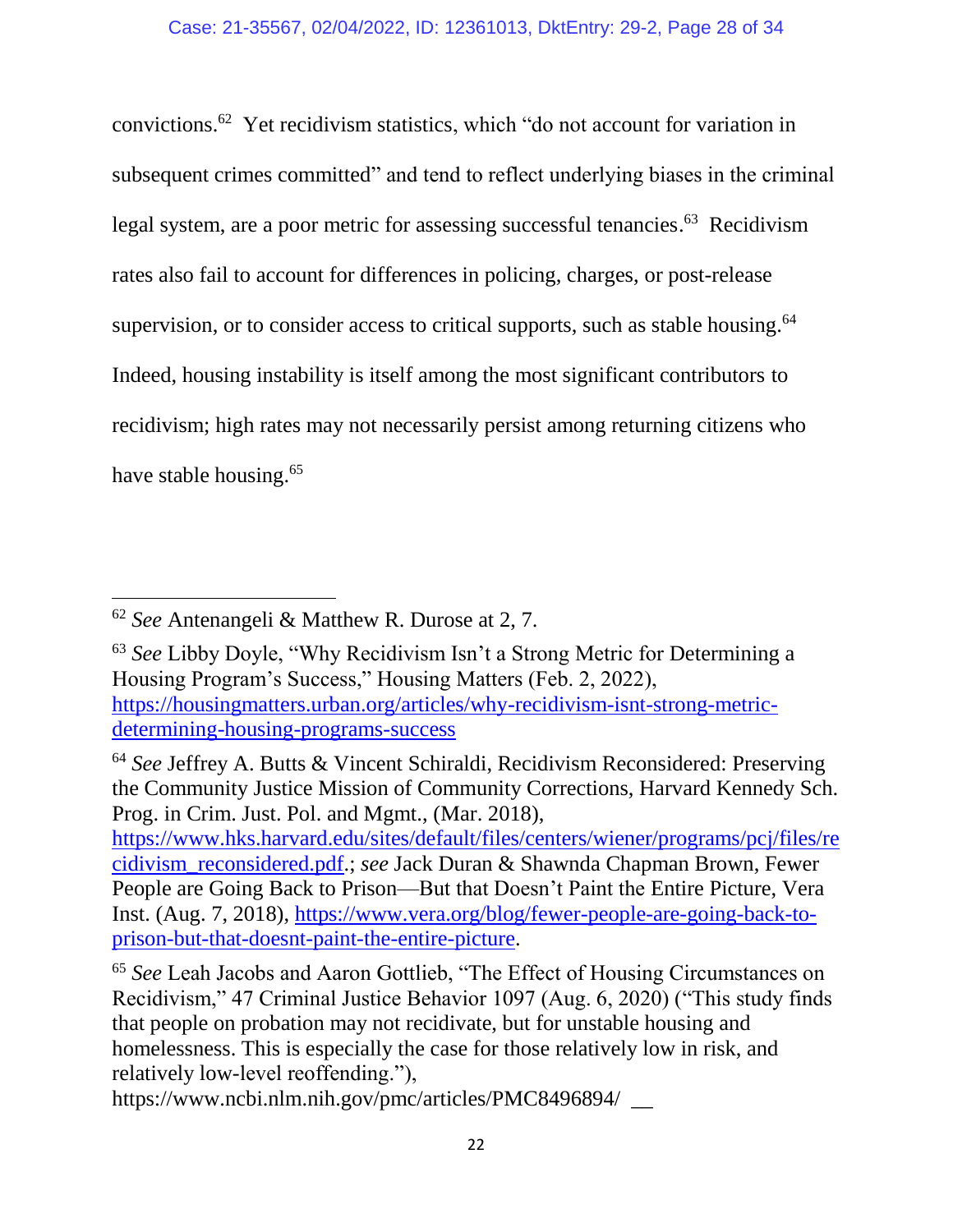E. Prohibiting landlords from excluding tenants with criminal records is an appropriate governmental response to a community-wide need for housing access and successful re-entry policy.

Even if one Appellants' assumptions that rental applicants with criminal records pose higher risks, allowing landlords to reject such tenants does not make Seattle any safer. Those applicants denied housing would wind up elsewhere in the community—so one landlord's rejection of an applicant with a criminal record merely transfers the supposed risk to another housing provider. This does not enhance public safety for the city of Seattle overall. Even worse, some returning citizens may fail to qualify at any rental properties—and wind up in situations of homelessness where studies show much higher risks of recidivism.<sup>66</sup> As discussed above, studies show that criminal history screening does not meaningfully enable landlords to choose safer or even better-performing tenants. But even if it did, criminal history screening would still be overall more harmful than helpful to Seattle's public safety objectives.

Removing criminal records as a contributor to homelessness and housing insecurity is also good policy for cities like Seattle (as well as Oakland and Berkeley, which have passed similar laws) that face extreme challenges with housing affordability and availability. Much of the country has been mired in an affordable housing crisis for some time; currently, about 11 million U.S. renter

<sup>66</sup> *See* Jacobs and Gottlieb, *supra*.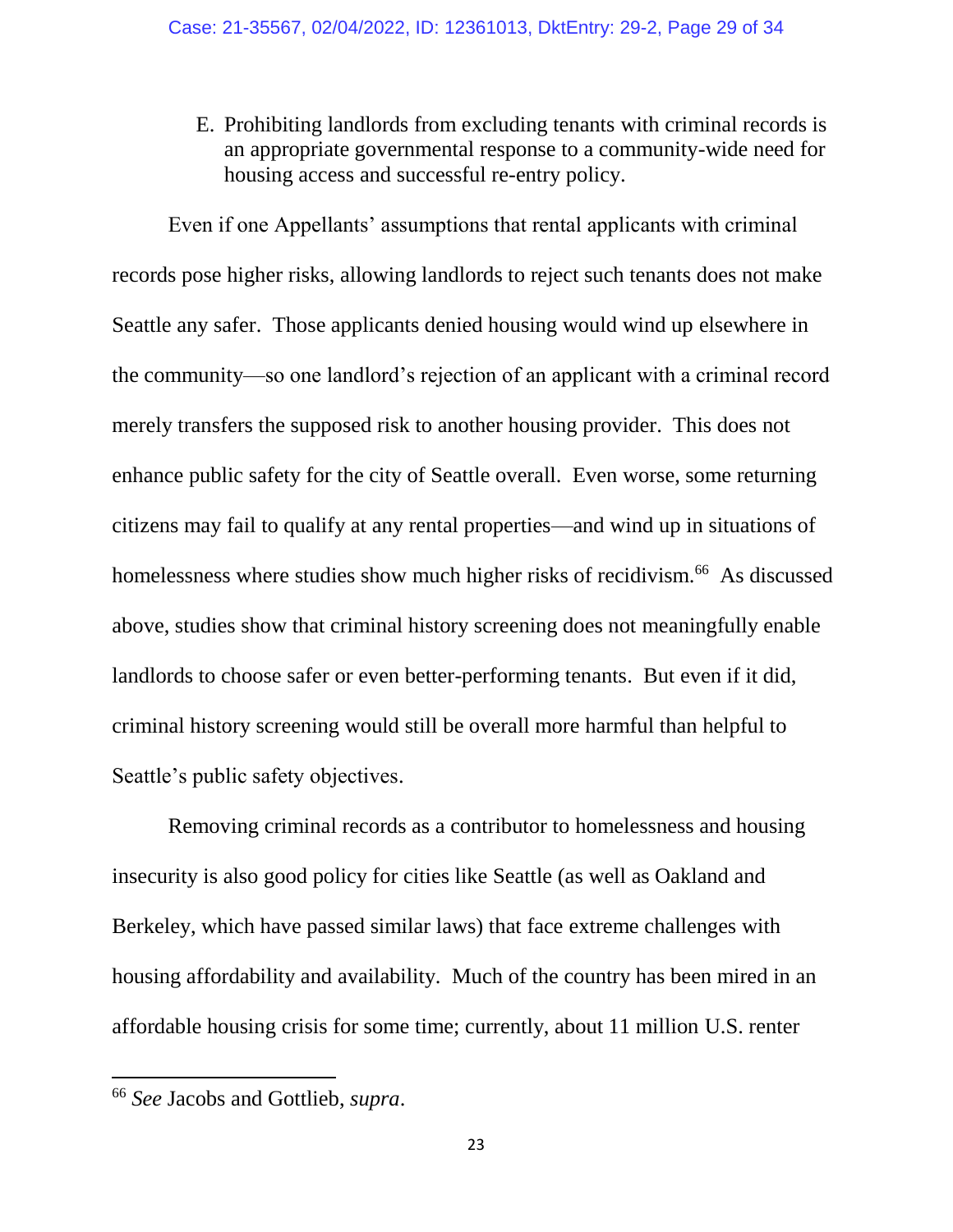### Case: 21-35567, 02/04/2022, ID: 12361013, DktEntry: 29-2, Page 30 of 34

households pay an unsustainable 50% or more of their income for housing.<sup>67</sup> But Seattle's housing affordability problem is among the nation's worst. The city's rental market is one of the most expensive in the U.S., with the median cost of a one-bedroom apartment at \$1,690 per month and two-bedroom units over \$2,200.<sup>68</sup> Fully 68% of the lowest-income households (i.e., those making less than 30% of area median income) pay over half their incomes for housing.<sup>69</sup>

Seattle, with an estimated population over 755,000 people, has only about 8,200 units of federally subsidized housing and 11,750 tenant-based vouchers.<sup>70</sup> The competition for those affordable units is overwhelming. Seattle Housing Authority's waitlist for section 8 vouchers is currently closed and when the list is open, applicants must win a lottery just to add their names.<sup>71</sup> Seattle Housing Authority also has no available units in any of its project-based buildings and many

<sup>67</sup> National Low-Income Housing Coalition, The Gap: A Shortage of Affordable Homes at 7 (2021), available at [https://reports.nlihc.org/sites/default/files/gap/Gap-](https://reports.nlihc.org/sites/default/files/gap/Gap-Report_2021.pdf)[Report\\_2021.pdf:](https://reports.nlihc.org/sites/default/files/gap/Gap-Report_2021.pdf)

<sup>68</sup> Alec Regimbal, "Report: Seattle is 14th most expensive US city to rent in," SeattlePI (Sept. 28, 2021), [https://www.seattlepi.com/realestate/article/seattle-is-](https://www.seattlepi.com/realestate/article/seattle-is-14-most-expensive-city-to-rent-in-us-16491835.php)[14-most-expensive-city-to-rent-in-us-16491835.php](https://www.seattlepi.com/realestate/article/seattle-is-14-most-expensive-city-to-rent-in-us-16491835.php)

<sup>69</sup> *See* NLIHC, *"The Gap,"* Appx. B, link at fn 66 *supra*.

<sup>70</sup> Seattle Housing Authority, *About Us,* <https://www.seattlehousing.org/about-us> (last visited Jan. 31, 2022).

<sup>71</sup> Seattle Housing Authority, *Housing Choice Voucher Waitlist,*  <https://www.seattlehousing.org/waitlist> (last visited Jan. 31, 2022).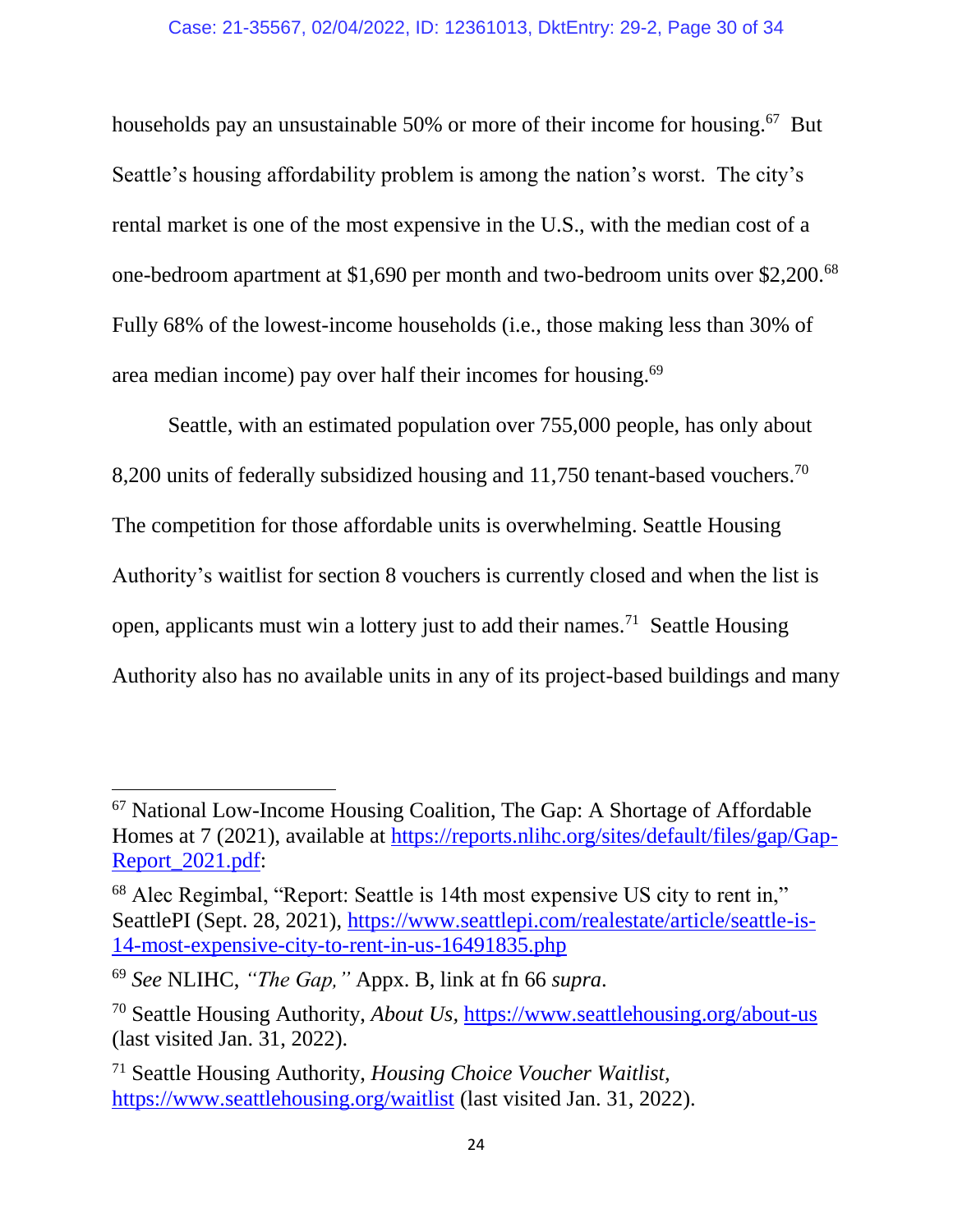of the waitlists for individual projects are also closed.<sup>72</sup> Once a family does get on a wait list, waiting times range from  $1-8$  years.<sup>73</sup> The entire metropolitan area has just 47 affordable dwelling units for every 100 households at or below 50% of the area median income, and only 30 affordable units for every 100 households at or below 30% of median income.<sup>74</sup>

Permanent supportive housing, which pairs housing with services such as medical, drug and alcohol treatment, and education and job training, is especially helpful for those who have been out of the workforce or other social systems for some time and is associated with positive outcomes for people reentering the community.<sup>75</sup> Again, however, Seattle has only enough permanent supportive

<sup>72</sup> Seattle Housing Authority, *SHA Housing,* 

[https://www.seattlehousing.org/housing/all/list,](https://www.seattlehousing.org/housing/all/list) (last visited Jan. 31, 2022). <sup>73</sup> *Id.*

<sup>74</sup> National Low-Income Housing Coalition, *The Gap: A Shortage of Affordable Homes,* Appx. B (2021), available at

https://reports.nlihc.org/sites/default/files/gap/Gap-Report\_2021.pdf.

<sup>75</sup> Jocelyn Fontaine, Urban Institute, *The Role of Supportive Housing in Successful Reentry Outcomes for Disabled Prisoners* (2013).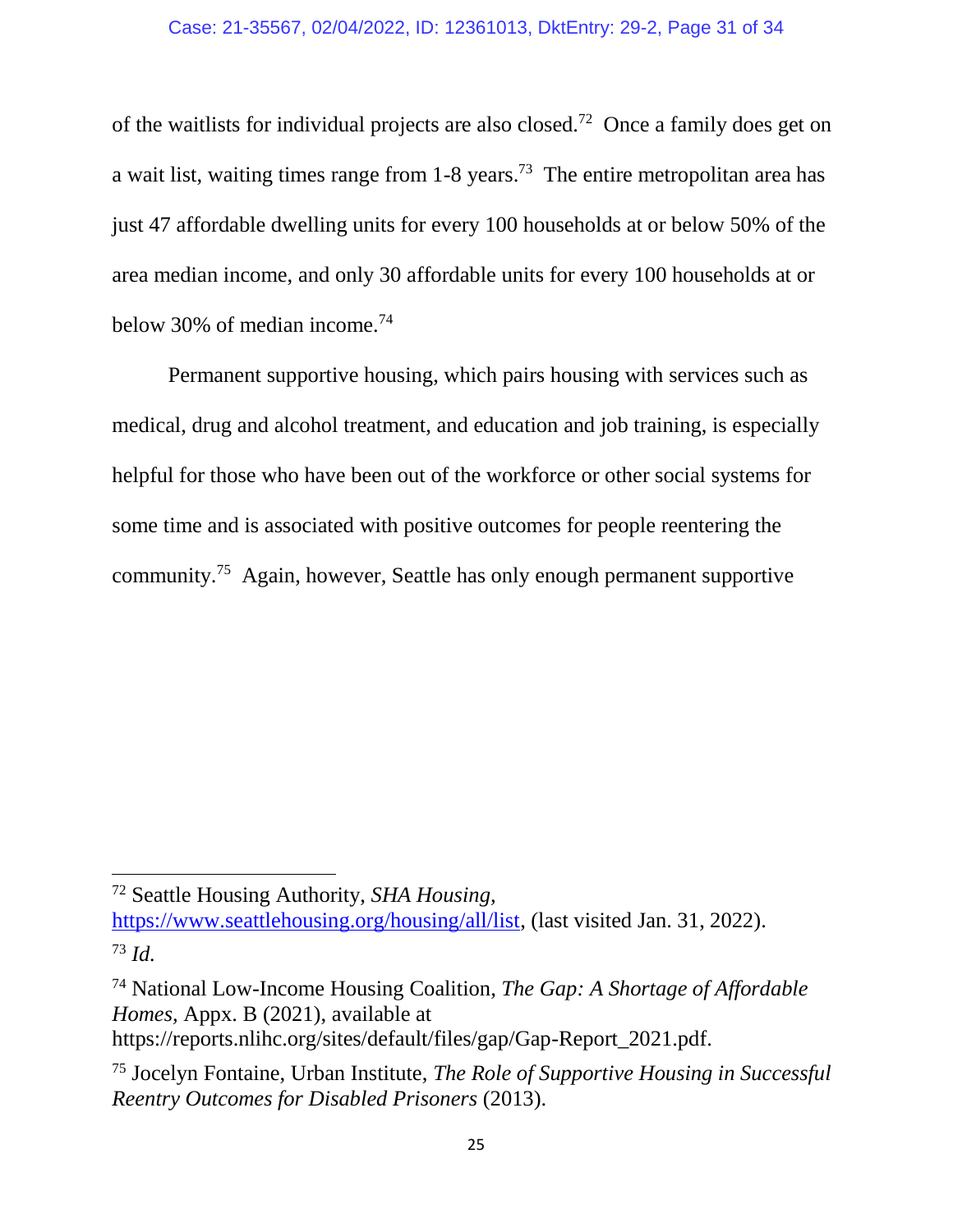housing resources (about  $1,482$  units<sup>76</sup>) to meet a small fraction of the need (most recently estimated at about  $13,300$  units<sup>77</sup>).

These high rents and shortages of affordable and supporting housing means many individuals and families who need it go without. Seattle's point-in-time count for 2020 found 11,751 persons experiencing homelessness on that night.<sup>78</sup> Criminal history screening exacerbates these affordability challenges by disqualifying persons from rental housing even when they have the financial means to afford the housing and could live there successfully.

"Since 2004, an average of over 650,000 individuals have been released annually from federal and state prisons, and over 95 percent of current inmates will be released at some point."<sup>79</sup> Making sure those formerly incarcerated individuals returning to communities in Washington have the ability to find a home is a

<sup>76</sup> Washington State Department of Corrections, *Number of Prison Admissions by County of Admission Number of Prison Releases by County of Release, available at:* [https://www.doc.wa.gov/docs/publications/reports/200-RE001.pdf;](https://www.doc.wa.gov/docs/publications/reports/200-RE001.pdf) *What Seattle Has Spent on Housing for the Homeless*, Seattle King 5 News, May 29, 2018.

<sup>77</sup> Seattle King 5 News, *supra*.

<sup>78</sup> King County, "Point-in-Time count estimates a 5 percent increase in people experiencing homelessness, newly updated data dashboards reveal more people receiving shelter and services," (July 1, 2020),

https://kingcounty.gov/elected/executive/constantine/news/release/2020/July/01 homeless-count.aspx .

<sup>79</sup> *Id*. at 1.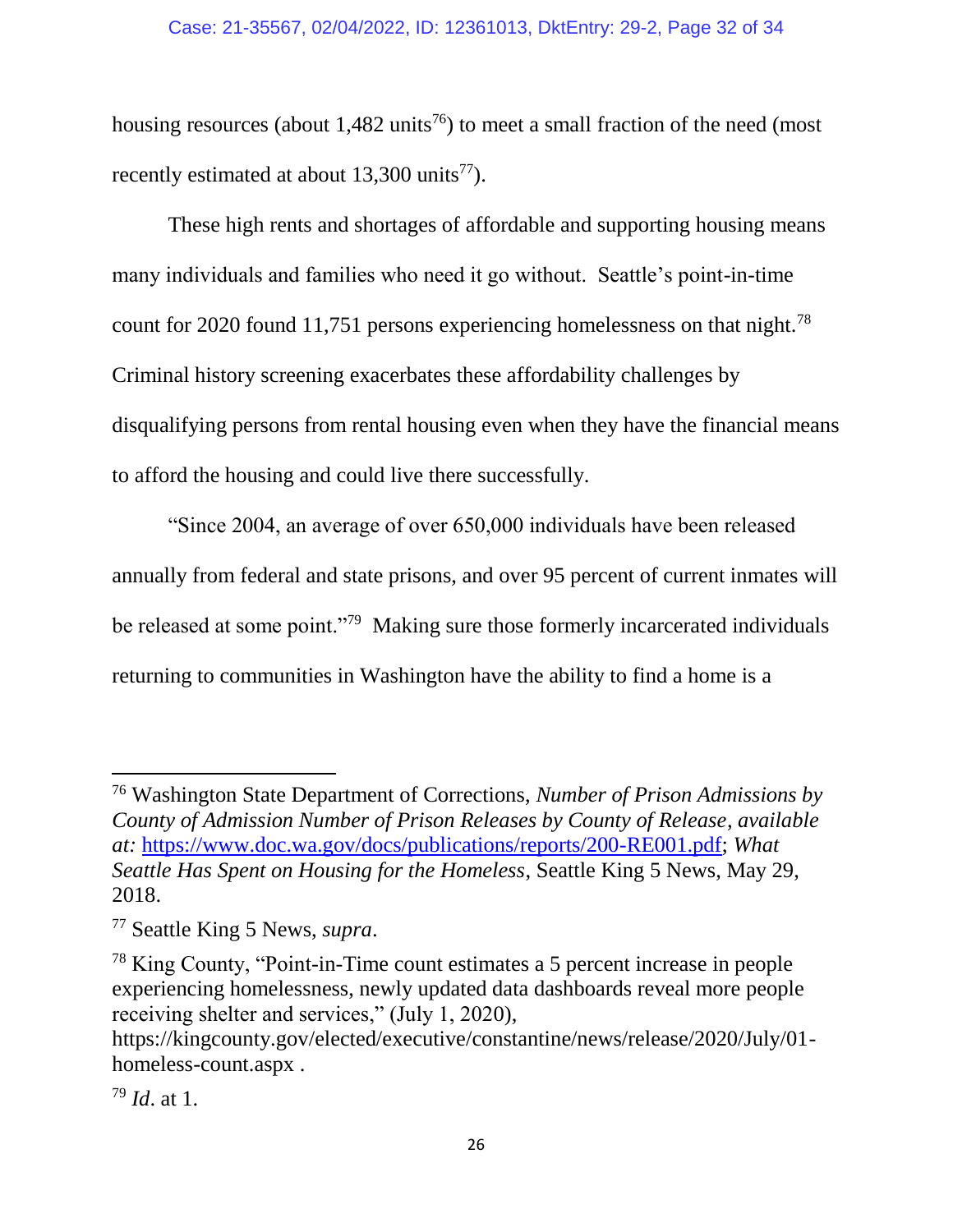paramount public policy.<sup>80</sup> Indeed, the Legislature has further recognized that "[r]esidents must have a choice of housing opportunities within the community where they choose to live."<sup>81</sup>

In King County, 1,253 people were released from prison in 2021 alone.<sup>82</sup> The local existing affordable housing and permanent supporting housing resources are insufficient to meet the needs of this population. Seattle is right to require that private landlords—which operate 87.1% percent of the city's rental housing stock $83$ --do their part to house returning citizens as a condition of participating in the city's lucrative rental market.

 $\overline{a}$ 

<sup>80</sup> *See* RCW 43.185B.009 ("The objectives of the Washington housing policy act shall be to attain the state's goal of a decent home in a healthy, safe environment for every resident of the state…").

 $81$  RCW 43.185B.005(1)(d).

<sup>82</sup> Washington State Department of Corrections, *Number of Prison Admissions by County of Admission Number of Prison Releases by County of Release, available at:* https://www.doc.wa.gov/docs/publications/reports/200-RE001.pdf

<sup>83</sup> *Id*.; Joan Petersilia, California Policy Research Center, *Understanding California Corrections* (2006); Gene Balk, *No major city has enough affordable housing to meet demand, but how does Seattle stack up?*, *Seattle Times*, Feb. 16, 2018.